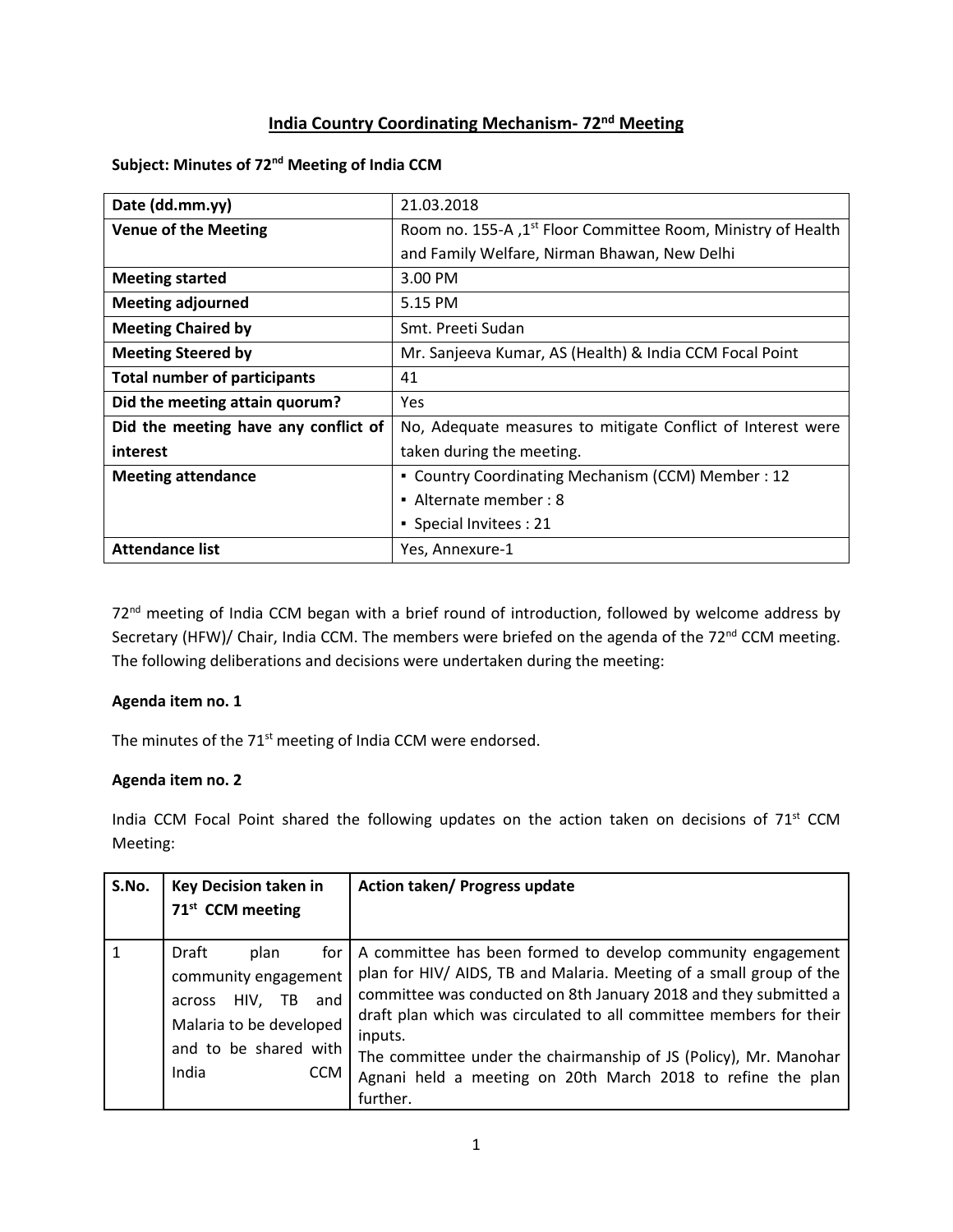|                | subsequently.                                                                                                                                                                                                                                                   | The draft plan approved by the committee members will be shared<br>with CCM Members.<br>The Secretary (HFW) apprised the CCM members that recently a TB<br>summit was held which Prime Minister also attended. It was clearly<br>brought out during the summit that TB cannot be eliminated alone<br>with Gol efforts, and it can be made possible with equal engagement<br>of all stakeholders- community, private practitioners and chemists.<br>This makes the development of plan extremely important.<br>For Malaria also, a community engagement plan is required more so<br>for the preventive part. The strategies for all three programmes may<br>differ slightly but an overarching plan must be finalised within one<br>month.<br>The plan will be shared with the CCM Members via email so as to                                                                                                                                                                                                                                                  |
|----------------|-----------------------------------------------------------------------------------------------------------------------------------------------------------------------------------------------------------------------------------------------------------------|---------------------------------------------------------------------------------------------------------------------------------------------------------------------------------------------------------------------------------------------------------------------------------------------------------------------------------------------------------------------------------------------------------------------------------------------------------------------------------------------------------------------------------------------------------------------------------------------------------------------------------------------------------------------------------------------------------------------------------------------------------------------------------------------------------------------------------------------------------------------------------------------------------------------------------------------------------------------------------------------------------------------------------------------------------------|
|                |                                                                                                                                                                                                                                                                 | incorporate comments.                                                                                                                                                                                                                                                                                                                                                                                                                                                                                                                                                                                                                                                                                                                                                                                                                                                                                                                                                                                                                                         |
| $\overline{2}$ | CCM recommended to<br>report<br>of the<br>share<br>which<br>committee<br>examined the allegation<br>MPNP+<br>(SR)<br>against<br>implementing<br>AHANA<br>Project under HIV/ AIDS<br>Madhya<br>grant<br>in<br>Pradesh with Plan India<br>(PR) for their response | The report was shared with PLAN India and response received from<br>PLAN and MPNP+ were shared with all CCM members.<br>Secretary (HFW)/ Chair, India CCM apprised the CCM Members<br>regarding the current scenario which was brought to notice of<br>MoHFW and CCM Secretariat on 20th March 2018 that two staff<br>members of MPNP+ have mis-appropriated the Global Fund grant<br>savings and credited the same into their personal accounts. There<br>seems to be negligence of Plan India (PR).<br>She reiterated and demanded to Plan India to file an FIR immediately<br>and to make sure that the money is brought back. She also asked the<br>PR to prepare certain Dos and Don'ts of oversight of their SR, so that<br>such a mistake does not recur. She mentioned that such an act marks<br>shame on the HIV model created where community/ PLHIV is<br>engaged.<br>When Mr. Bilali Camara asked for further details, Secretary (HFW)<br>mentioned that this is also a separate agenda item and will be dealt<br>with at the end of the meeting. |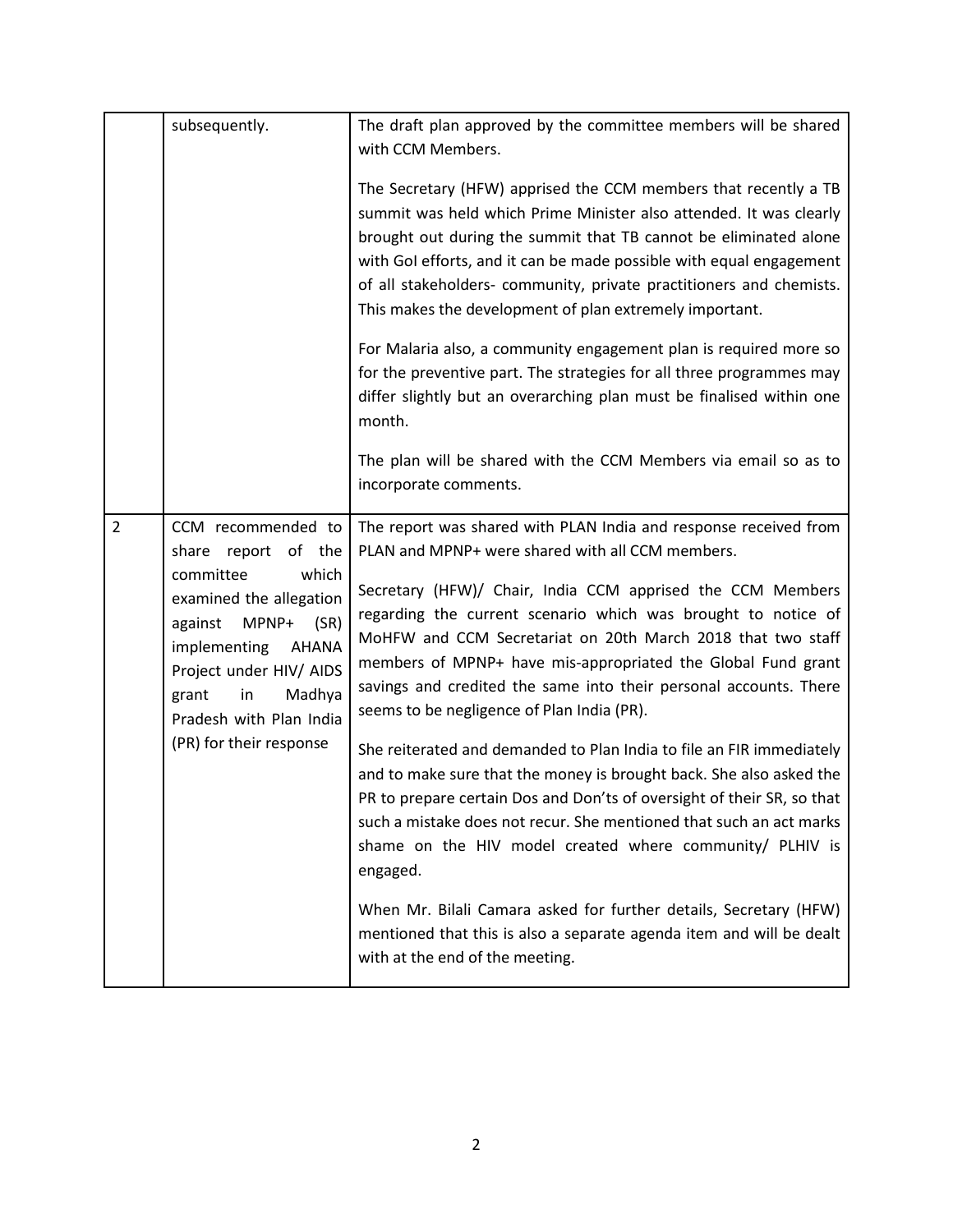| $\overline{3}$ | National<br>Programme<br>(NACO, CTD<br>divisions<br>and NVBDCP) to present<br>their<br>updated<br>dashboards in the next<br>CCM Meeting.                                                                                                                                                                                                         | All the PRs Govt. and Non govt. have been trained in developing<br>$\bullet$<br>and maintaining PR dashboards (including WJCF, FIND & CHRI)<br>First quarter of new grant is till March, 2018 hence PRs will<br>develop dashboard for their financial and programmatic<br>indicators by month of May and present in next CCM Meeting.                                                                                                                                                 |
|----------------|--------------------------------------------------------------------------------------------------------------------------------------------------------------------------------------------------------------------------------------------------------------------------------------------------------------------------------------------------|---------------------------------------------------------------------------------------------------------------------------------------------------------------------------------------------------------------------------------------------------------------------------------------------------------------------------------------------------------------------------------------------------------------------------------------------------------------------------------------|
| $\overline{4}$ | Oversight committee to<br>review<br>the<br>current  <br>of<br>status<br>its<br>observations from<br>its l<br>Mumbai visit conducted<br>during 21 <sup>st</sup> -23 <sup>rd</sup> August,<br>2017 and share the<br>of follow<br>status<br><b>up</b><br>taken<br>by<br>action<br>concerned stakeholders<br>on its findings in next<br>CCM meeting. | India CCM Focal Point apprised that the respective programmes have<br>taken action on what was observed in Mumbai. There are certain<br>Policy issues related to HR which both programmes (TB and HIV) are<br>addressing and they are more long term in nature and come as<br>observations in all visits.<br>There were also some issues related to flow of budget, and by then<br>the budget of NHM had not reached the state health society. This<br>issue has also been addressed. |

AS & MD (NHM)/ Member Secretary, India CCM inquired if the issues have been taken up with the concerned state. Dr. Inder Prakash answered that the issues were discussed with Secretary, Health, Maharashtra during their visit and the report is shared with the state.

# **Decision:**

AS & MD (NHM)/ Member Secretary, India CCM suggested that the action points maybe followed up for ensuring compliance of the decisions.

# **Agenda item no. 3**

India CCM Focal Point updated members on change in membership of India CCM. He welcomed and introduced Dr. Rohit Sarin, Director NITRD as new member representing Academic/ Research/ Educational Institutes as new member of India CCM. He also welcomed Ms. Bandana Preyashi, Director (MI), DEA as Alternate Member from Ministry of Finance (Government Constituency).

The Bilateral and Multilateral constituency select India CCM Member/ Alternate member through a transparent process adopted by the constituency. Ms. Marietou Satin was serving as member of India CCM and Dr. Timothy Holtz previously served as alternate member for a seat of Bilateral constituency till now. Dr. Timothy Holtz has now requested to hold charge of Member from same seat and Ms. Marietou Satin may hold charge of Alternate member. Concurrence of India CCM was sought on the same.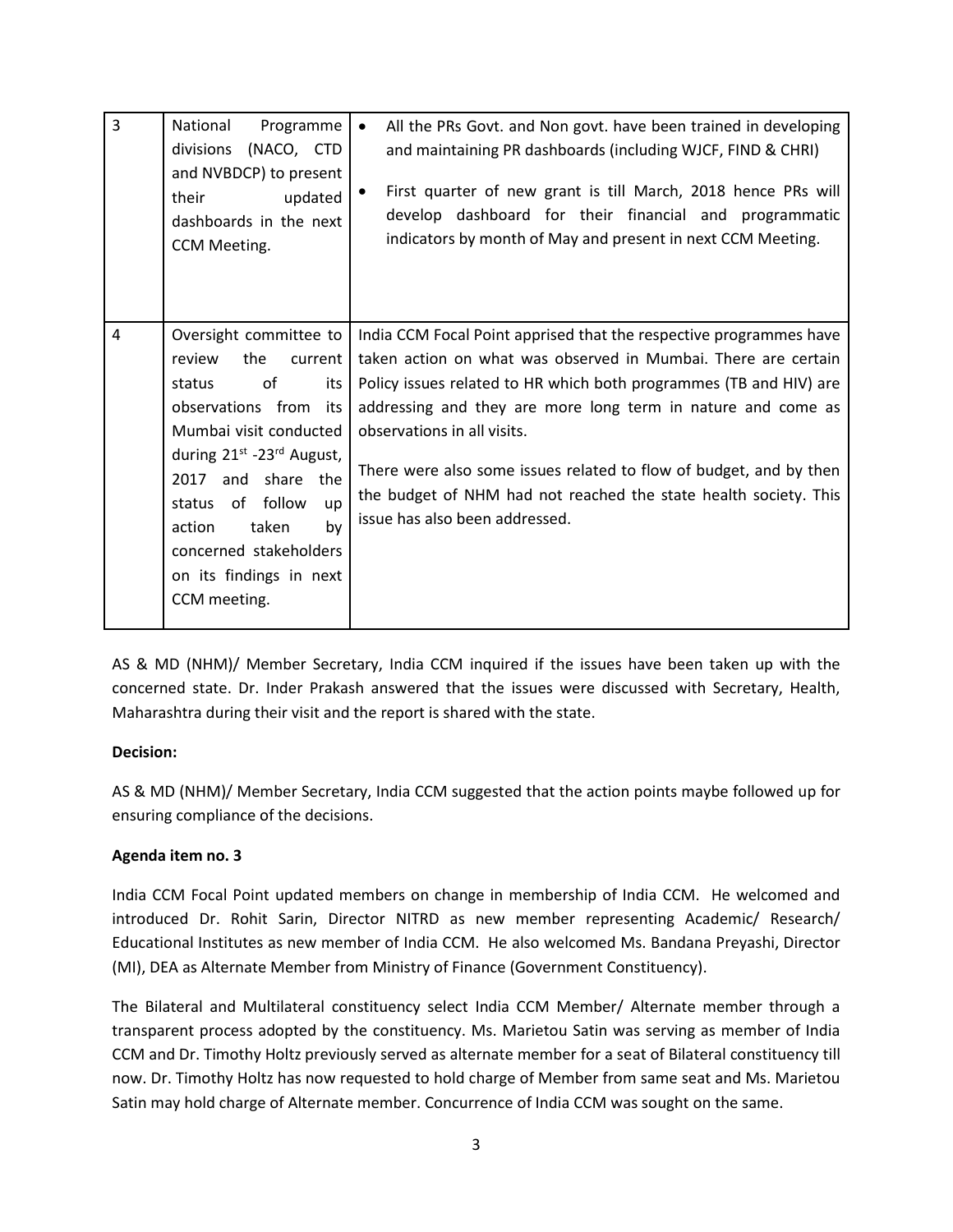## **Decision:**

Dr. Timothy Holtz is designated as CCM Member and Ms. Marietou Satin as Alternate member from Bilateral Constituency.

## **Agenda item no. 4**

India CCM Focal Point apprised the CCM Members that there were 10 grants which were to be signed under the Global Fund grant 2018-21, of which nine grants have been signed. The grant for Malaria is remaining for signature. The team discussed the same today with AS & MD (NHM)/ Member Secretary (NHM), and within the week the grant should be ready for signature.

## **Presentation by NACO:**

DDG (NACO) briefed the CCM members regarding the HIV Grant under Global fund (2018-2021). He briefed that the HIV /AIDS was allocated 155 mUSD out of which 34% budget is distributed amongst non government PRs- PLAN, SAATHII, INDIA HIV ALLIANCE and other Non Government partners WJCF and TISS.

The Non Government PRs – PLAN (17.38 mUSD) & SAATHII (10.371 mUSD) will support in activities focusing on eliminating Parent to Child Transmission of HIV & Syphilis; and India HIV Alliance (20.566 mUSD) will support the Program in achieving the treatment goal of 90-90-90.

TISS (3.4mUSD) is supporting the capacity building of ICTC counsellors, whereas WJCF is supporting the program with integrating all the M&E frameworks of HIV AIDS (3.942 mUSD).

NACO has outsourced two activities under the grant to the existing Civil society Partners. Last mile solution for managing Supply Chain of HIV drugs and other commodities to Plan India with SR partners John Snow Inc (JSI), Transport Corporation of India Express (TCI Express) and Blended Clinical Trainings to SAATHII with SR Partners Medi Sys Edu Tech Pvt. Ltd..

JS (NACO) briefed the members that selection of the PRs was done in methodological way wherein first an EOI/RFP was issued with recommendations of an expert committee and final selection was done by the Selection committee. Each PR was asked to make a presentation of the proposal in front of the Selection committee, where the committee examined the proposals on the basis of fixed evaluation criteria. JS (NACO) further added that the signing of the MOU between the partners is in advanced stages.

DDG (NACO) briefed that the main broad objectives of the grant are to reduce the new infection by 75% from baseline of 2010; achieving the treatment goal of 90:90:90; elimination of Parent to Child Transmission of HIV & Syphilis and Elimination of HIV related stigma and discrimination. In order to achieve these goals, national program has undertaken following activities under the Global Fund Grant "SAHAS" Strategic Augmentation of HIV AIDS Services: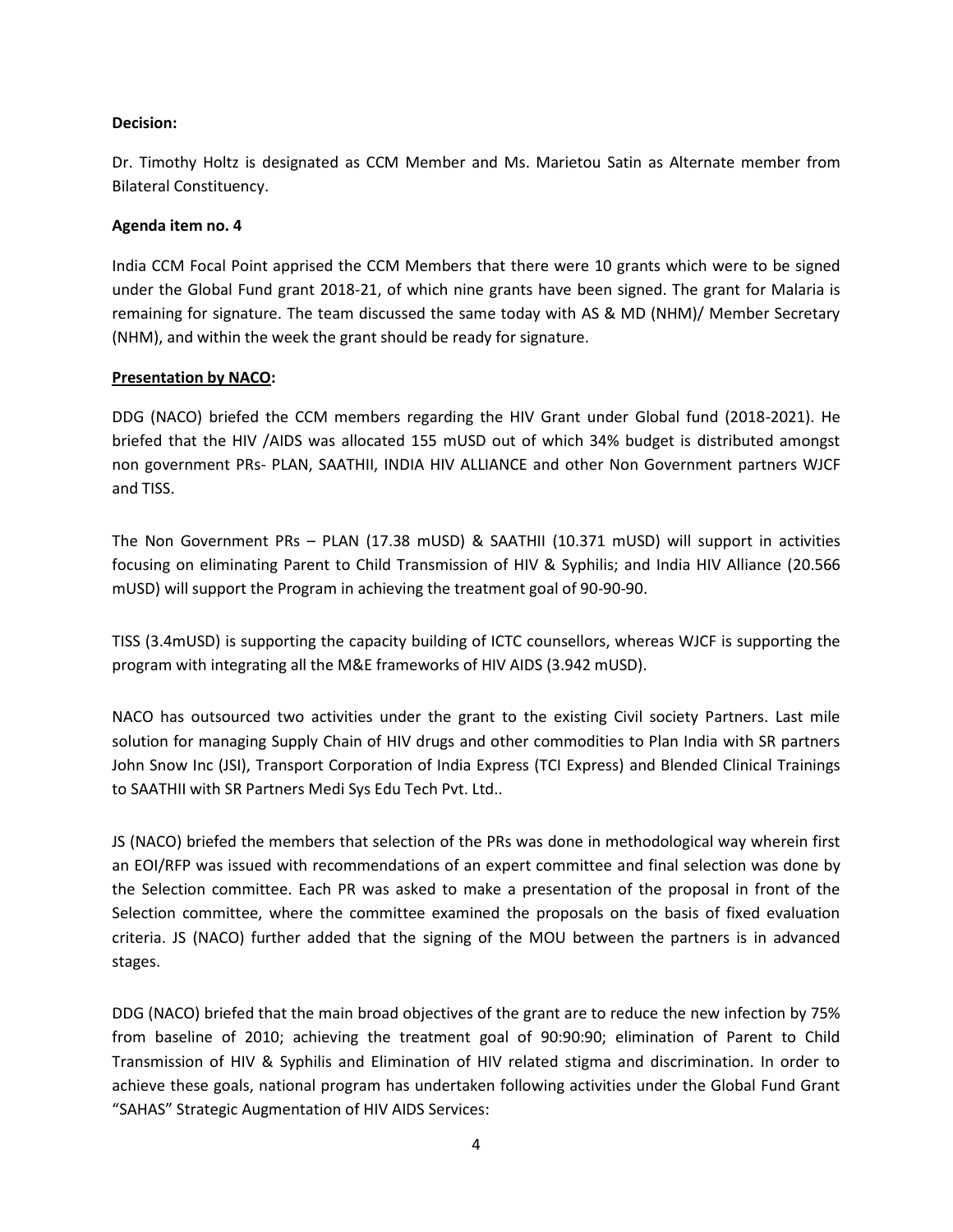- Viral load test for routine monitoring –NACO has transitioned from targeted Viral load testing of PLHIV to routine monitoring.
- National program has scaled up its viral load testing through PPP mode and setting up its own testing units across the country
- In view of reaching the treatment goal of 90-90-90, national program has provisioned for ART drugs under treat all policy. National Program also plans to provide good qualitative services through Differentiated care
- National Program also envisions to screen and treat HIV-Hep C co infection within this grant period. AS & DG NACO ensured full coordination with NCDC for the rolling out of screening and treatment for HIV Hep C co-infected Patients. AS & MD (NHM) also apprised the members that a national programme for Hepatitis has been launched where proposals are being made in PIP.
- In order to focus on access to prevention through testing, National program has envisioned Community based testing, Self testing and Differentiated HIV testing.
- The program also plans to strengthen its ICTC infrastructure.

## **Presentation by NVBDCP:**

Secretary (HFW) inquired why the grant of NVBDCP is still not signed. AS & MD (NHM)/ Member Secretary, India CCM answered that he had a discussion on the same day with the division. The Division had some concerns of which few have been resolved and for few the Global Fund will be requested to make changes. Secretary (HFW) inquired why the process was delayed. Secretary (HFW) also demanded that the order for LLINs for next cycle may be placed at the earliest (within one month).

Director NVBDCP presented the NVBDCP grant for 2018-2021: Intensified Malaria Elimination Project (IMEP). The PR has been committed an amount of USD 65.01 million for Malaria control activities for 7 North-East States & Madhya Pradesh, Odisha (for only LLINs). Additional Request under PAAR is for USD 49.40 million. Two local NGOs – Bakdil, Tura, Meghalaya (for two high endemic districts of Meghalaya namely East Garo Hills and South Garo Hills) and Center for Peace and Development (CPD), Aizawl, Mizoram (for three high endemic districts of Mizoram namely Lunglei, Lawngtlai and Mamit) are being planned to be engaged as SRs under the grant. Approved budget for SRs will be USD 1.55 million. India CCM Focal Point apprised the CCM Members that The Global Fund proposed the division to use SRs for LLIN distribution. The same has also been flagged separately by the Global Fund.

Secretary (HFW) inquired whether these NGOs are reputed. Director (NVBDCP) answered that an Expression of Interest had been floated, where several NGOs applied, of which these two NGOs were selected. The Secretary (HFW) also inquired whether the nodal officers at the districts were asked and confirmed on the reputation of these NGOs. She also stated that while development of the community engagement plan, the programme divisions must ask the nodal officers to visit the affected areas to find out the distribution and reach of NGOs selected. A performance evaluation matrix for NGOs should be made during the development of community engagement plan. Dr. Dhingra from NVBDCP clarified that the division has verified the credentials of these NGOs and they are registered in Niti Ayog. Dr. Yatin Dholakia mentioned that India CCM Committee previously constituted for selection of PRs should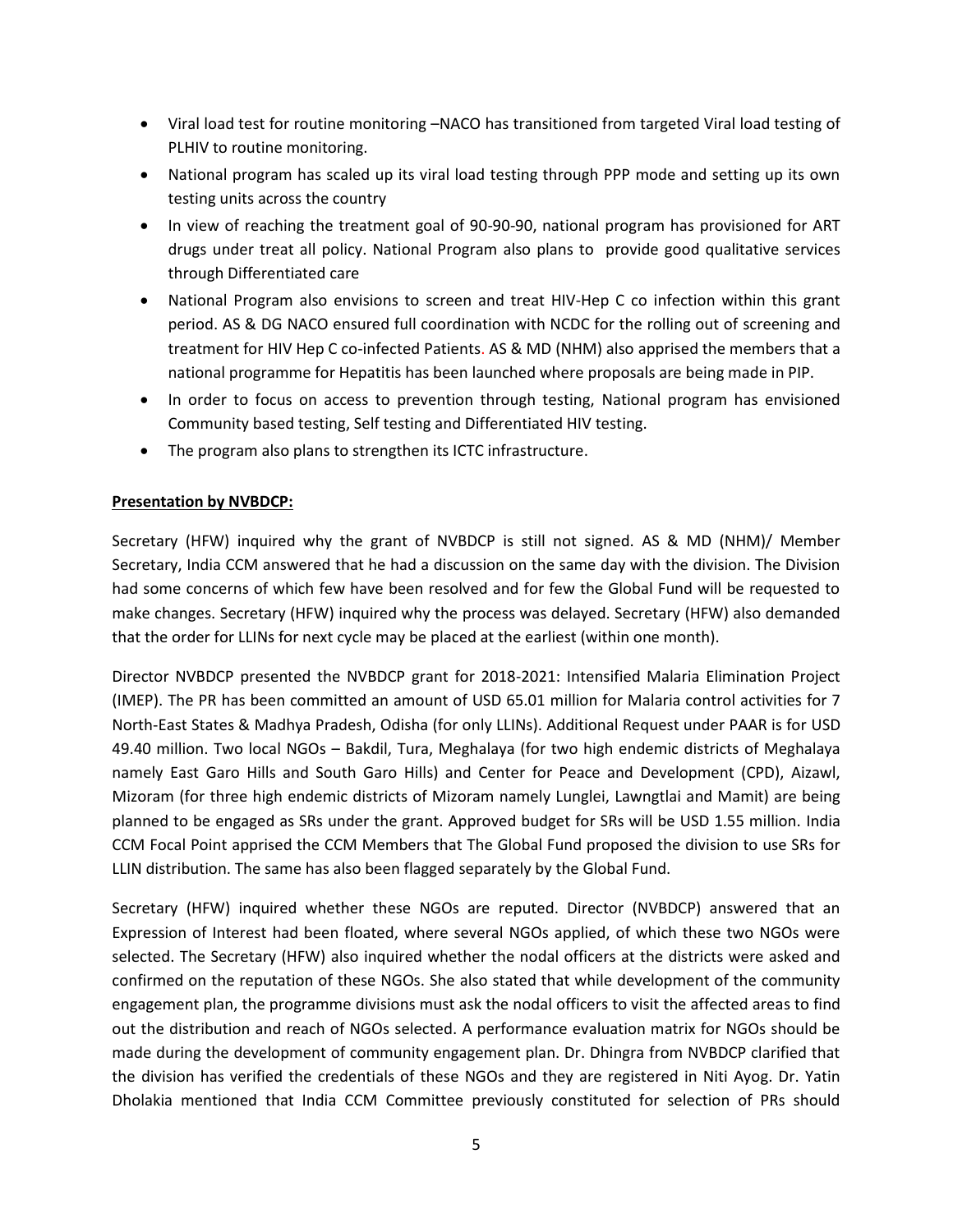evaluate these NGOs. Consultant Finance, NVBDCP apprised the CCM Members that these selected NGOs were previously working as SRs under Caritas in previous grant. Fr. Mathew Abraham mentioned that he personally knows one NGO – Bakdil and they have a good reach in the districts and are credible.

In this grant there is provision of distribution of 5.7 million LLINs in North East states and 9.7 million in Madhya Pradesh. Basic Objectives of the programme are the following:

- 1. Achieve universal coverage of population at risk of malaria with an appropriate **vector control intervention** (LLIN).
- 2. Achieve universal coverage of **case detection and treatment services** at all levels in project areas to ensure 100% parasitological diagnosis of all suspected malaria cases and complete treatment of all confirmed cases.
- 3. **Strengthen the surveillance** to detect, notify, investigate, classify and respond to all cases and foci in all districts to move towards malaria elimination.
- 4. Achieve **universal coverage** in project areas by appropriate **BCC activities** to improve knowledge, awareness and responsive behaviour regarding effective preventive and curative interventions.
- 5. Ensure effective **programme management and coordination** to deliver a combination of interventions for malaria elimination.

Secretary (HFW) inquired whether other vector control measures are being employed through domestic budget. She was informed that The Global Fund has restricted the division to use maximum grant funds for LLINs.

81% of the budget in this grant has been proposed for LLIN procurement and distribution and IEC/ BCC activities. 6% of the budget will cover Programme Management costs whereas 10% of the budget will cover payment of remunerations and salaries for the staff. A small percentage (3% ) of the cost has also been kept for Large Scale population Surveys, Operational Research and LQAS, Consultation with Private Sector (Trainings & Meetings), Infrastructure Equipments (Computers) at PHC level and Travel related and other costs for local NGOs

# **Presentation by CTD:**

Additional DDG (CTD), Dr. V S Salhotra provided an update on the TB grant from Global Fund for year 2018-2021. He apprised the CCM that the TB grant has been divided amongst 5 PRs – One Government PR (CTD) and 4 Non Government PRs (The UNION, FIND, WJCF and CHRI). All the grants have been signed by all concerned. The division of grant amount and the activities of PRs are as given in following table:

| <b>Sr No</b> | <b>Principle Recipients</b>   | <b>Major Activities</b>                                                                                                        | inl<br>Amount<br><b>S</b> rant<br>Million (USD) |
|--------------|-------------------------------|--------------------------------------------------------------------------------------------------------------------------------|-------------------------------------------------|
| 11           | Central TB Division (CTD)     | Procurement of Drugs (SLD, Newer Drugs)<br>& Diagnostic Equipment's & Strengthening<br>of SCM and Incentives for DRTB patients | 201.34                                          |
| I2           | Union<br><b>International</b> | <b>Against Active Case Finding</b>                                                                                             | 15.51                                           |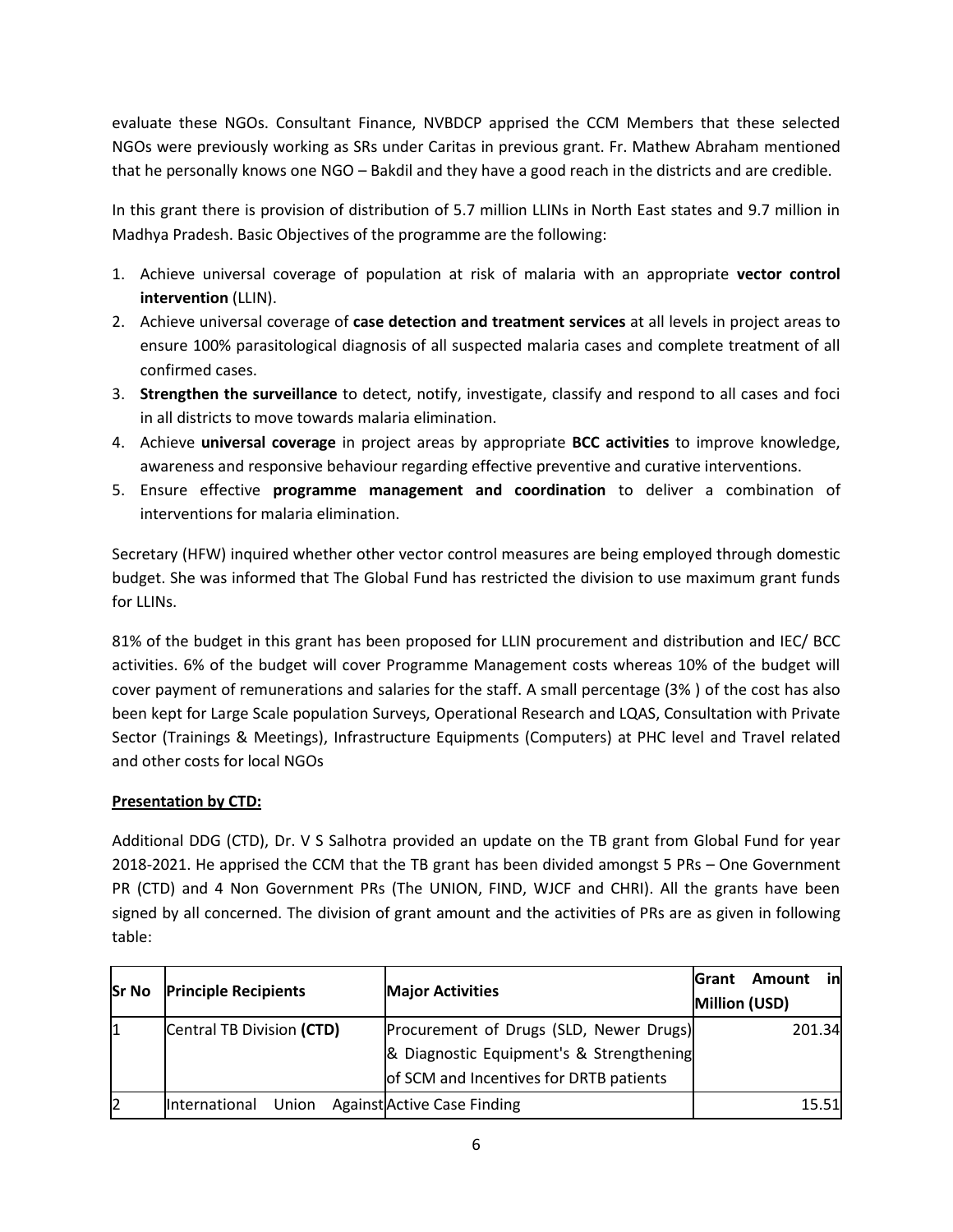|    | Tuberculosis and Lung Disease<br>(The Union)                               |                                                                                                                                   |        |
|----|----------------------------------------------------------------------------|-----------------------------------------------------------------------------------------------------------------------------------|--------|
|    | William J Clinton Foundation<br>(WJCF)                                     | Project JEET for Public Private Mix (PPM)                                                                                         | 18.28  |
| I4 | Centre for Health Research<br>and Innovation (CHRI)                        | Covering Patient Provider Support Agency<br>(PPSA) 33 Cities/93 high priority RNTCP<br>districts and Non PPSA 358 RNTCP districts | 15.60  |
| 15 | Foundation for Innovative New for technical support.<br>Diagnostics (FIND) |                                                                                                                                   | 33.14  |
|    | <b>Total RNTCP Global Fund Grant</b>                                       |                                                                                                                                   | 283.87 |

Secretary (HFW) mentioned that as TB has now a notified disease, the division must prepare a revised SOP for Civil Society engagement. It may also be noted that there will be penalty for non notification of TB and this information must go to all stakeholders.

Addl. DDG, CTD explained that 5 SRs have been selected under CTD to support under various activities. All SRs MoU have been processed and approved by the Ministry & IFD except WHO. The activities to be performed and budget for each SR is mentioned below:

| <b>Sr No</b>       | <b>Sub Recipients</b> | <b>Major Activities</b>                                          | in<br><b>Grant</b><br><b>Amount</b><br><b>Million (USD)</b> |
|--------------------|-----------------------|------------------------------------------------------------------|-------------------------------------------------------------|
| 11                 | CTD (PR)              | Drugs, Diagnostics & SCM, Incentives for DRTB<br><b>patients</b> | 188.77                                                      |
| I2                 | <b>ICMR</b>           | <b>Operational Research</b>                                      | 3.43                                                        |
| IЗ                 | <b>WHO</b>            | <b>Technical Support Network</b>                                 | 3.79                                                        |
| 4                  | TISS                  | <b>DRTB Counselors</b>                                           | 4.64                                                        |
| l5                 | <b>SHIS</b>           | Active Case Finding in Sunderbans area                           | 0.37                                                        |
| 6                  | <b>TVHA</b>           | <b>Active Case Finding</b>                                       | 0.34                                                        |
| <b>Total Grant</b> |                       |                                                                  | 201.34                                                      |

In addition, there was proposal of loan buy down by the Global Fund for USD 40 million. World Bank IBRD Loan has been approved in the 80<sup>th</sup> MEA Screening Committee Meeting held on 21-02-2018. The division will now work on the Loan buy down component with the Global Fund /World Bank Team. Ms. Sadhna Jadon inquired regarding the Loan Buy Down. She was informed regarding the proposal of the Global Fund for the same and also was informed that the rates under IBRD for World Bank Loan are high and the same will be paid via Global Fund grant.

In the JEET Consortium, the 3 PRs- FIND, CHRI and WJCF have selected their SRs and are due to start their implementation.

The UNION will help CTD in Active Case Finding in key affected populations (KAP) and will cover 128 Districts. They have signed MoUs will all SRs and are due to select a new SR. Ms. T. Mercy Annapoorani inquired the role of CTD in finalization of new SR by UNION. She was informed that the UNION independently selects its SR and CTD will have no role to play in the same.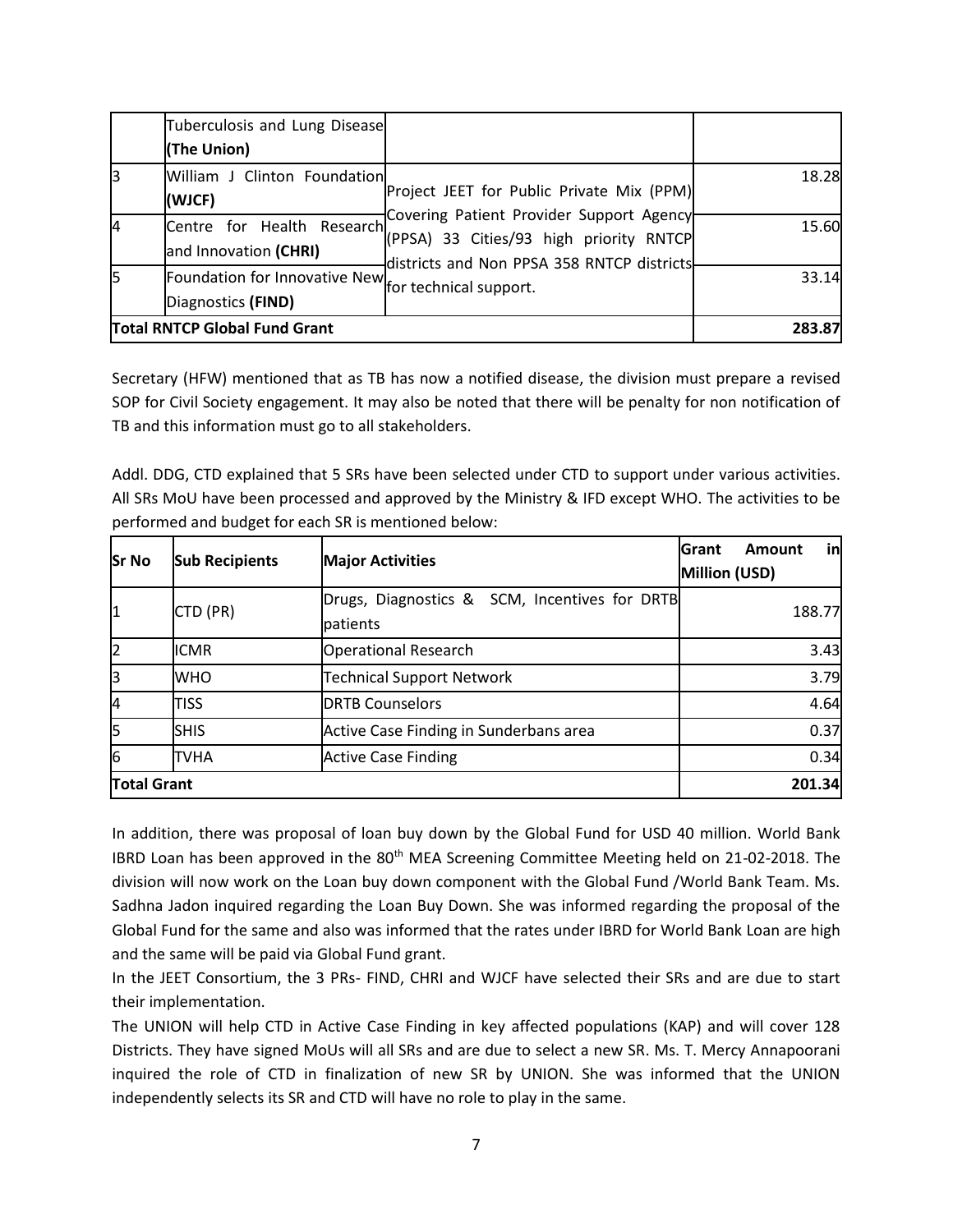Ms. Sadhna Jadon inquired regarding the inclusion of community engagement component in CTD proposal which was previously accepted by the Screening Committee and later was not incorporated in the program. Addl. DDG, CTD shared that the Global Fund agreed to the final selected PRs, however they did not agree for enforcement of inclusion of any SR on the Civil Society PR.

Addl. DDG, CTD also reiterated that the need for community engagement was felt across all three programmes, due to which a plan is being prepared.

Mr. Firoz Khan mentioned that it is necessary that a fund must be allocated for community engagement; otherwise there will be involvement of the community only in meetings.

Secretary (HFW)/ Chair, India CCM also mentioned that the engagement in TB is necessary for Private sector notification where she does not see role of community. They may be involved in advocacy only.

Mr. Hashmat Rabbani mentioned that in the states of Aurangabad, Bihar he has seen that there is lack of HR under RNTCP.

Mr. Yatin Dholakia mentioned that role of key affected population should be used in TB-HIV coordination activities and for Active case finding. Addl. DDG and DDG CTD mentioned that UNION has chosen high burden districts for active case finding and is involving local NGOs.

Mr. Sanjeeva Kumar mentioned that we must wait for the formation of draft community engagement plan which will define the role of community. Mr. Amit (with Mrs. Lakshmi) remarked that they will be happy to share the comments of the networks and community on the plan.

Swami Satyaswarupananda mentioned that GeneXpert machines are procured through Global Fund, however they require air conditioning and good infrastructure. Now TrueNat machines are available which do not require robust infrastructure like GeneXpert machines. Such machines should be considered for areas which have poor infrastructure. DDG (TB) apprised that CTD is waiting for confirmation from ICMR for TrueNat machines.

### **Agenda item no. 5**

Following updates of Global Fund related activities was provided to CCM Members in the 72<sup>nd</sup> India CCM Meeting:

- **1. Decision on Global Fund Board Meeting in India:** India had expressed its interest in holding The Global Fund Board meeting in India in May 2018. However, The Global Fund has requested that India may host the meeting in May 2019 before the meeting of  $6<sup>th</sup>$  Replenishment cycle which is scheduled in late 2019. It was informed to CCM that Secretary (HFW) expressed caution in holding the meeting in May 2019 as General Elections are likely to be held during that time. GF Interim Executive Director informed that she would discuss this with her colleagues and revert.
- **2. India's decision on inclusion in public donor constituency of Global Fund Board:** As per decision in the 38<sup>th</sup> Global Fund Board Meeting, a new constituency – Public Donor Constituency was created in place of a non-voting Swiss seat.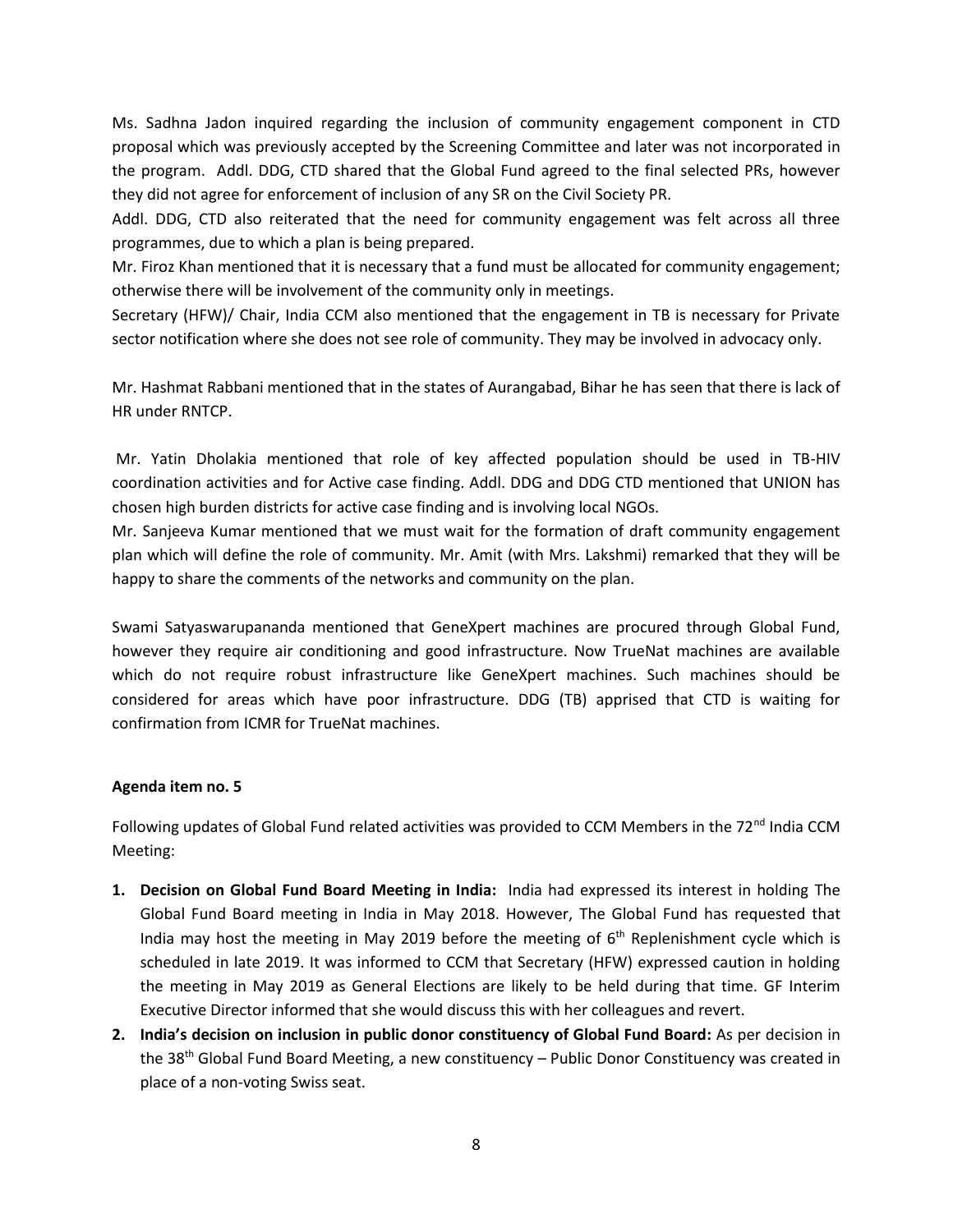India was given the choice of either to remain in SEA Constituency of the Global Fund Board or be a part of a new transitional non-voting constituency. If India decides to be a part of the new constituency, and if it donates \$50 million in  $6<sup>th</sup>$  Replenishment Cycle and pledges to donate \$50 million in 7<sup>th</sup> Replenishment cycle, it may be considered for inclusion in the Donor Group. If India chooses to remain in the SEA Constituency, then as per current policy of rotation, country will be offered alternate board membership in 2022 and board membership in 2024.

- **3. Update on mechanism of Tax reimbursement for NFM grant:** The Ministry of Finance has directed that the requirement of Rs. 222.51 crores for reimbursement of tax liabilities (taxes paid by Civil Society PRs and those paid by Global Fund via direct payments on behalf of Government PRs) to Global Fund has to be met by Department of Health and Family Welfare from savings of its internal resources. The program divisions have been requested to share information regarding savings which will enable reimbursement of taxes to the Global Fund.
- **4. Update on Accordance of Privileges and Immunity to the Global Fund:** Global Fund has requested for accordance of Privileges and Immunities to the organisation. Approvals are being sought to take views of Department of Revenue, Department of Expenditure and Department of Economic Affairs, Ministry of Finance if Global Fund should be accorded with Privileges & Immunities under the UNP&I Act.
- **5. Nominations for Committees of GF Board:** Global Fund had invited applications for nominations for membership of Committees- Strategy Committee, Audit and Finance Committee and Ethics and Governance Committee of the Global Fund Board. India has shared requisite nominations with the Global Fund. Decision for the same will be done in the next Global Fund Board Meeting.

### **Agenda item no. 7**

Oversight Committee of India CCM conducted a visit to Chennai, Tamil Nadu from 20<sup>th</sup>-22<sup>nd</sup> December 2017 to Oversee implementation of HIV and TB grants in Chennai through PRs- NACO, India HIV Alliance, SAATHII, CTD and the UNION. The visit was conducted by Oversight team comprising of Dr. Nicole Seguy, Oversight Committee Member; Swami Shanatmananda, Oversight Committee Member, Dr. Asha Hegde (NACO representative), Dr. Lalit Mehandru and Dr. Veeraiah S. (CTD representatives) and Benu Bhatia, Programme Officer, India CCM. Dr. Inder Prakash, Chair, Oversight Committee made a brief presentation on the visit finding:

| <b>Disease</b>      | PR                      | <b>SR</b>                                      |  |
|---------------------|-------------------------|------------------------------------------------|--|
|                     | <b>NACO</b>             | Tamil Nadu SACS (TANSACS)                      |  |
| HIV/ AIDS           | India HIV/AIDS Alliance | TNP + Network for Vihaan programme             |  |
|                     | <b>SAATHIL</b>          | SAATHII Tamil Nadu state unit                  |  |
|                     | CTD                     | <b>Tamil Nadu RNTCP</b>                        |  |
| <b>Tuberculosis</b> | <b>UNION</b>            | REACH and Catholic Health Association of India |  |
|                     |                         | (CHAI)                                         |  |

1. 5 PRs are implementing HIV and TB grants through their SR in Mumbai as given in table below –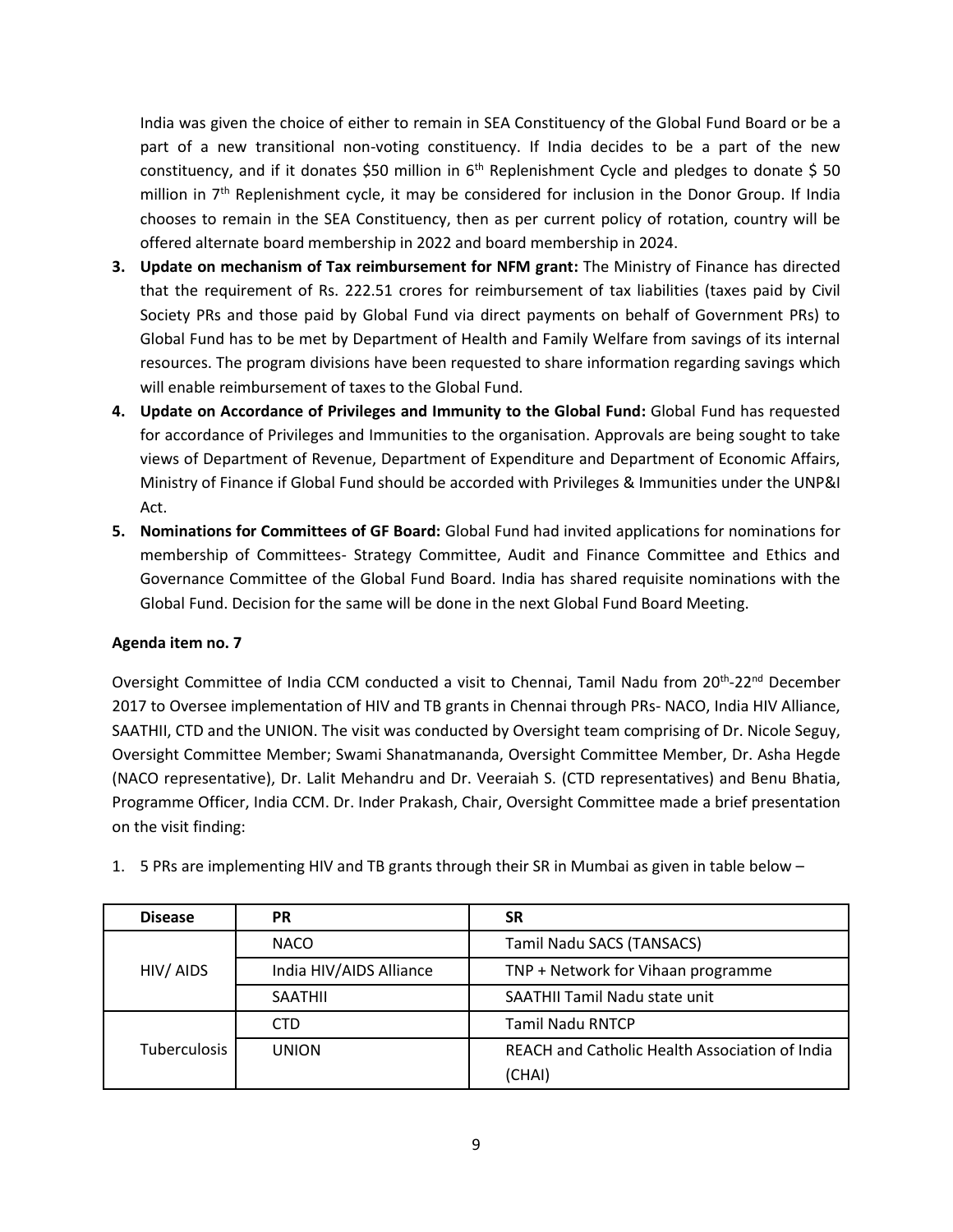- 2. Activities conducted by the Oversight Committee team during their visit to Chennai–
	- a. Meeting with all concerned SRs implementing grant in Chennai
	- b. Site visits to oversee HIV and TB grant activities:

## **For TB Grant:**

- i. Government Hospital of Thoracic Medicine TB Centre
- ii. LEEDS Trust, under REACH (SR)
- iii. State TB Drug Store

## **For HIV grant:**

- i. Government Hospital of Thoracic Medicine (ICTC and ART centres)
- ii. Billroth Hospital and St. Joseph Nursing Home to observe Private sector involvement in PPTCT under SAATHII
- iii. Care and support Centre under TNP+ to oversee PLHIV support activities
- c. Debriefed Principal Health Secretary, Tamil Nadu on visit observations
- 3. The following main observations of the Oversight visit were shared related to different programmes:

## **Observations pertaining to TANSACS:**

- Of an estimated 143,000 PLHIV, it is reported that 137,000 (96%) know their status, 117,000 are active in care and 111,480 (78%) are currently on ART. This may be an overestimate due to some level of duplication.
- Good practices include a real-time supply chain management software for ARV drugs and test kits and a free bus pass for PLHIV to access ART centres.
- There are 15% government vacancies in the HIV programme at SACS and facility level.
- Shortage of Nevirapine was observed at Tambaram Hospital. CD4 machine at this hospital is more than 15 years old and should be replaced.

### **Observations pertaining to TNP+:**

- 91% of PLHIV registered at ART centres are also registered at CSCs.
- Good practices include use of tablets to visualize due list of LFU patients and prioritize work by geographical areas.
- There is low achievement in indicator "No of PLHIVs whose at least one family member or sexual partner referred for HIV testing and received test result" of 55% with a high target of 90%.
- Achievement on the target of indicator Proportion of PLHIVs lost to follow up (LFU) brought back to treatment is only 18%.
- Staff turnover at the SSR level is high.
- It was informed by the PR that Few SSRs are not cooperating and working against the interest and spirit of the Vihaan CSC Program.

### **Observations pertaining to SAATHII State Unit:**

- 2 high prevalence districts have sub optimal ANC testing coverage saturation.
- Multiple visits are required to enrol a private hospital to PPP/ RS model which is often difficult with only 8 programme officers have to map more than 3000 institutions.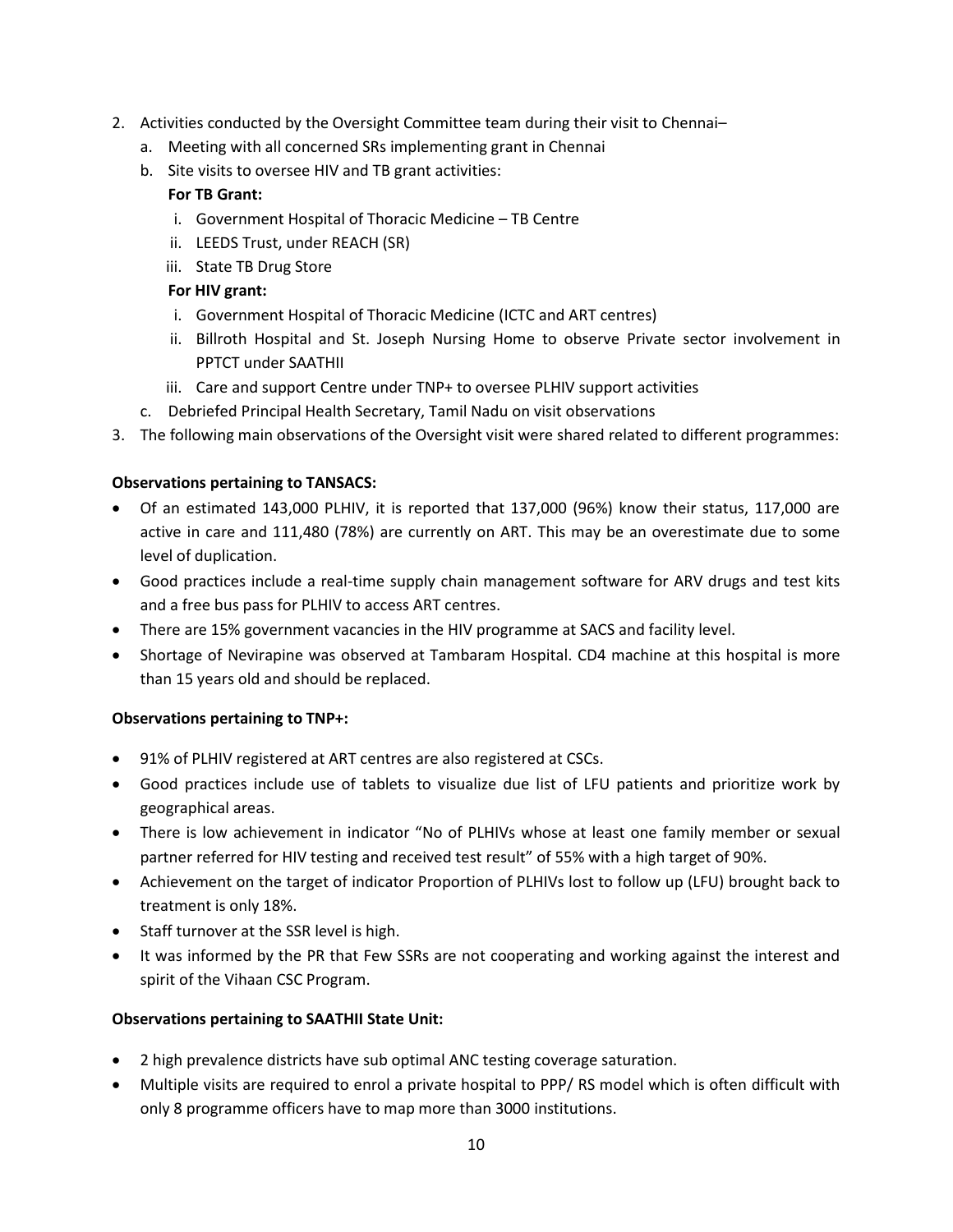- The reporting system of HIV Pulse is being used by only 40-50% of the enrolled sites. The sites do not consider HIV Pulse reporting as their work priority.
- It was informed that due to Non-availability of individual pregnant women based unique identifier in private and public health sector, it is a barrier to know the prior HIV testing status of pregnant women.
- Oversight Committee feels that there is a need to proceed with a verification of PPTCT programme data in 2018, as it was done in Maharashtra in 2017.

# **Observations pertaining to RNTCP Tamil Nadu and REACH:**

- There has been a slight increase of private sector TB cases notification in the last year. However, of the expected cases, only about 50% have been notified.
- There are 46% of vacancies in the TB programme.

| S.<br><b>No</b>    | ΗR                   | Sanctioned | In Place  | <b>Vacancy</b> | In Place % | Vacancy % |
|--------------------|----------------------|------------|-----------|----------------|------------|-----------|
|                    | State level Posts    | 42         | <b>15</b> | 27             | 36%        | 64%       |
|                    | District level Posts | 1731       | 1231      | 500            | 71%        | 29%       |
| <b>Total Posts</b> |                      | 1773       | 1246      | 527            | 54%        | 46%       |

- The 40% state share of the RNTCP first budget had not been received by the State programme at the time of the visit. However, STO immediately followed up and received the sanction letter by next day. State programme will have to face the challenge of implementing this sanctioned budget within a short time frame. High expenditure in civil works is still pending.
- The utilization of GF resources by REACH (SR) under UNION (PR) was only 70% since incentive to private practices was not done.

Recommendations of India CCM Oversight Committee –

- SACS should organize state oversight committee meetings with all GF SRs to coordinate activities by all stakeholders.
- A letter should be addressed to FOGSI for further improvement of private sector reporting for HIV and TB.
- HR gaps should be filled at the earliest, in particular for the TB programme.
- Shortage of drugs should be addressed.
- Programme division should take correction measures so as to improve reporting of sites under SAATHII programme.

Mr. Bilali Camara inquired that out of 91% of the patients are registered under CSC, how many of them are on treatment. DDG (NACO)/ India CCM Focal Point mentioned that these patients reach CSC only after they have been put on treatment. CSCs are an extension of the ART centres.

Dr. Rohit Sarin, Director NITRD, mentioned that though TNP+ has achieved 91% under one indicator, the low achievement under LFU tracking is a matter of concern. India CCM Focal Point answered that Mission Sampark has been launched through which a large number of patient has been traced. HIV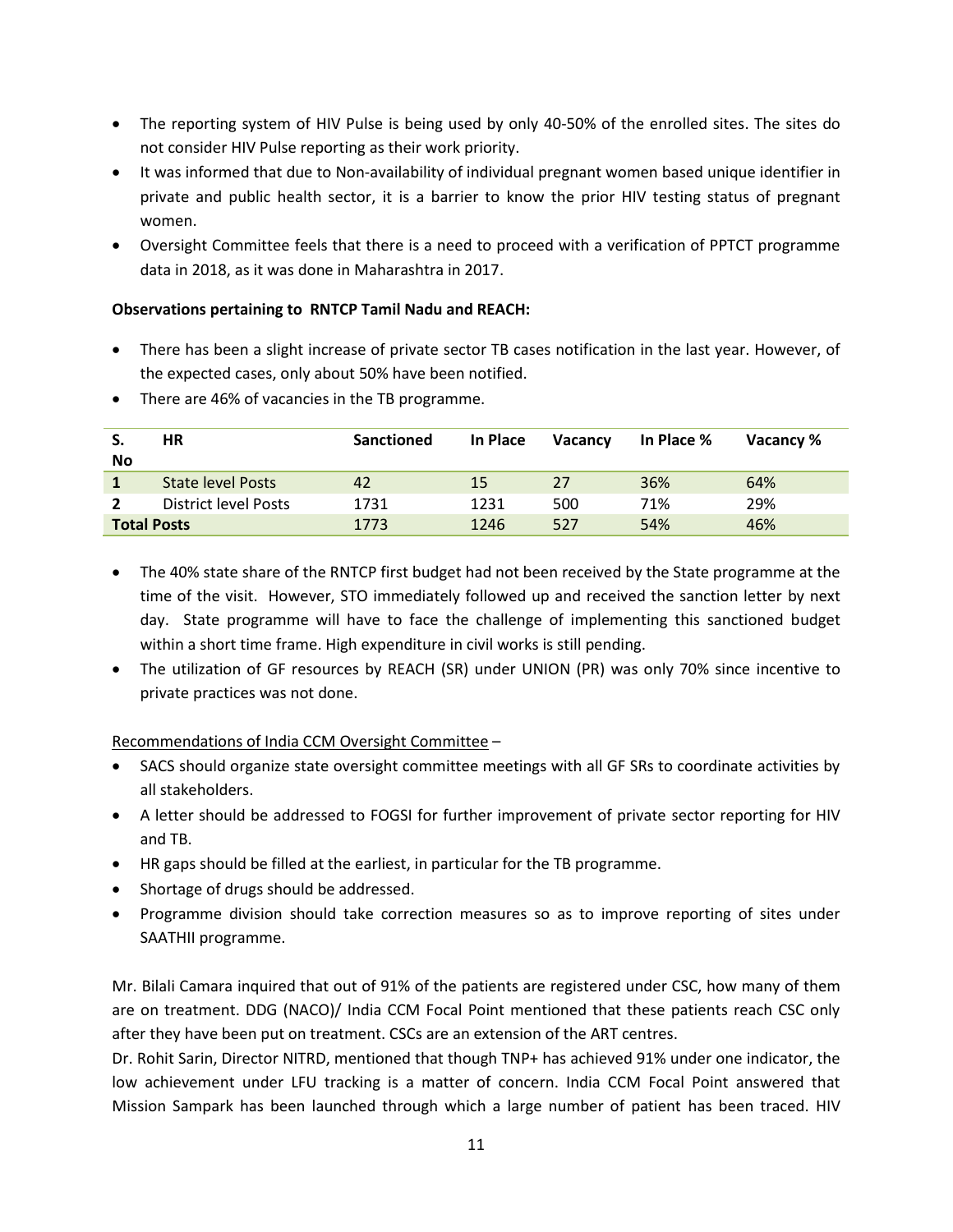Patients often give wrong contact details and wrong address due to which tracking lost to follow up patients becomes difficult. Dr. B. D. Athani, DGHS also mentioned that India is also moving towards Individual tracking. Consultant NACO revealed that the issues are being addressed in the second phase of Vihaan.

Mr. Hashmat Rabbani asked whether any local CCM member was involved as participant in the Oversight Committee team. Programme Officer, India CCM informed that Ms. T. Mercy Annapoorani, a Tamil Nadu resident was invited to be a part of the team, however she had other commitments.

## **Agenda item no. 8**

The Oversight Committee of India CCM was constituted in December 2015 and as per revised Oversight Committee Plan, the term of Oversight Committee Members is now **2 years**, the committee is due to be reconstituted. The India CCM Members were shared with the list of current members and apprised with the salient features which may be taken into account during the process of reconstitution of the committee -

- Members of the OC shall not be representatives of PRs or SRs
- Non CCM Members may be invited to be a part of the committee.
- The Oversight Committee shall be appointed by the ICCM, and shall consist of a Chair, a Vice Chair, and at least five additional members representing various constituencies.
- OC Members which are Non-CCM members will be required to complete the same conflict of interest declaration form.
- Requirement for specific expertise for Oversight Committee membership must be taken into account.
	- o *Disease specific expertise (HIV/AIDs, TB and Malaria)*: understanding of national health & disease strategies and GF programs;
	- o *Financial Management Expertise:* exposure to national health sector spending, issues & challenges and results of programs, including those funded by the GF.
	- o *PSM Expertise*: Understanding of procurement/storage and supply chain of health products.
	- o *Program Management Expertise*: knowledge & expertise in national health program management; harmonization and alignment of national program.
	- o *Representative(s) of PLWD & KAP***:** having national level exposure with enabling leadership experience.
- All CCM Members will be notified via email to share nominations for Oversight Committee membership. They will also be requested to share their Curriculum Vitae and submit nomination by filling up a skill matrix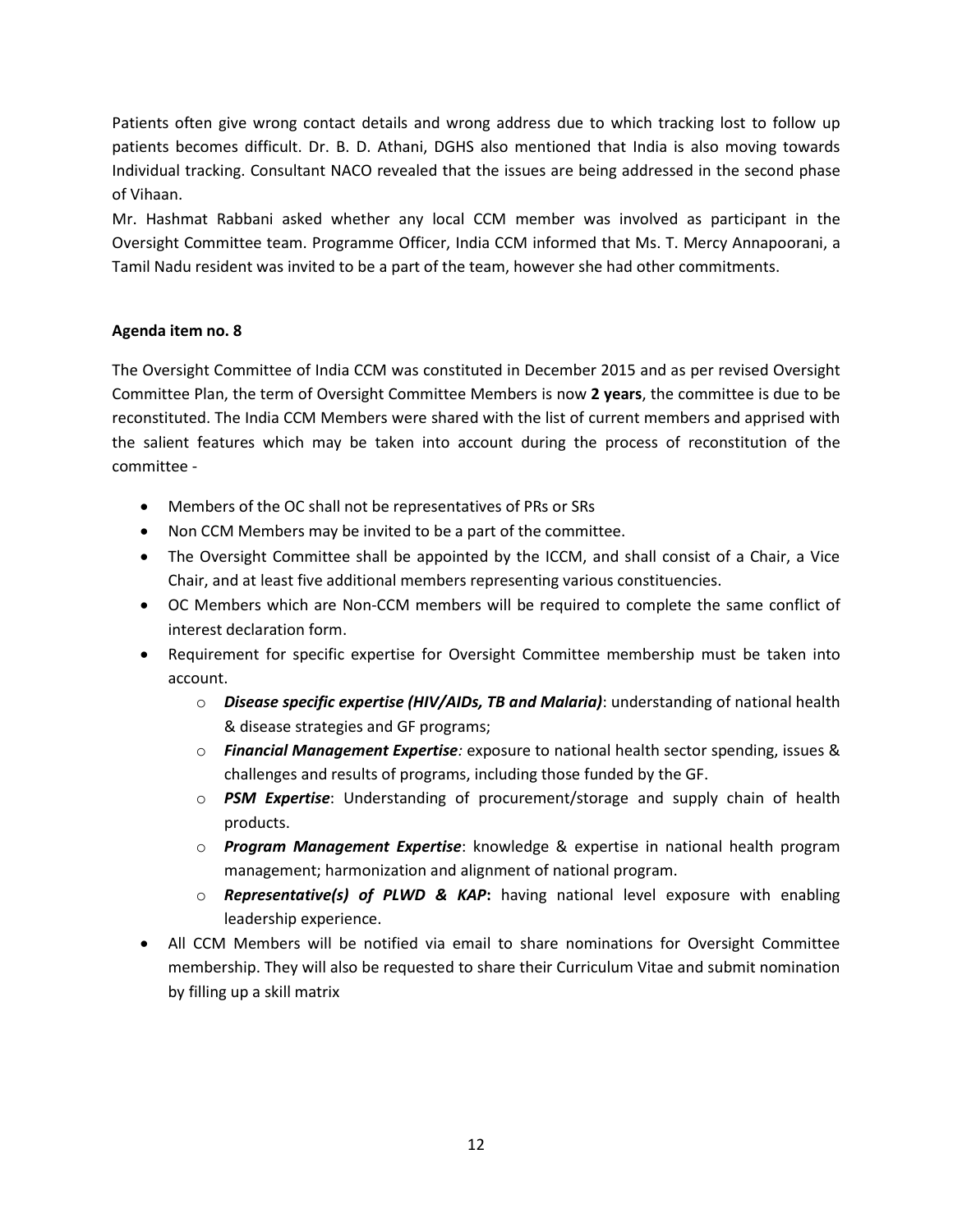|           | <b>Oversight Committee-Skill Matrix</b> |                           |                                      |                                |                                      |                                                  |                                                                              |                                        |
|-----------|-----------------------------------------|---------------------------|--------------------------------------|--------------------------------|--------------------------------------|--------------------------------------------------|------------------------------------------------------------------------------|----------------------------------------|
|           |                                         |                           |                                      | <b>Skills</b>                  |                                      |                                                  |                                                                              |                                        |
|           |                                         | <b>Member Information</b> |                                      |                                |                                      |                                                  | (Mark yes/no with respect to each skill and provide in brief your experience |                                        |
|           |                                         |                           |                                      |                                |                                      | with respect to each skill )                     |                                                                              |                                        |
|           | <b>Name</b>                             |                           |                                      |                                | <b>Disease specific expertise</b>    |                                                  | <b>Procurement</b>                                                           |                                        |
| S.<br>No. | <b>lof</b><br>memb ency                 | <b>Constitu</b>           | <b>HIV</b>                           | <b>Tuberculo</b><br><b>Sis</b> | <b>Malaria</b>                       | <b>TFinancial</b><br>management<br><b>skills</b> | and supply<br>management                                                     | Program<br>management<br><b>skills</b> |
|           | ler                                     |                           |                                      |                                |                                      |                                                  | skills                                                                       |                                        |
| 1         | <b>XYZ</b>                              | Govern<br>ment            | Yes.<br><b>Mention</b><br>Experience | No.                            | Yes.<br><b>Mention</b><br>Experience | No                                               | Yes. Mention<br>Experience                                                   | Yes. Mention<br>Experience             |

Mr. Hashmat Rabbani suggested that a person with disability should also be added to the committee.

## **Decision:**

The India CCM agreed to share nominations for Oversight Committee within 15 days.

## **Agenda item no. 9**

Previous elections of India CCM were held in year 2015 and CCM was fully constituted in November 2015. During the election process, an Election Committee was formed by India CCM to chalk down the process and criteria for elections and Technical assistance was sought from Grant Management Solutions (USAID funded) whose consultants helped in forming a process for the elections and reviewed all necessary documentation.

The India CCM Members were apprised with the salient features to be taken into account for India CCM Elections –

- One term is 3 years for all members.
- No individual may serve more than two consecutive terms as member of India CCM. Swami Shantatmananda (PLWD-Malaria); Mrs. Vijaya Srivastava (Government Constituency) have been members for 2 terms and they may not be nominated for membership for upcoming elections.
- India CCM Composition remains the same as last term as per the TORs.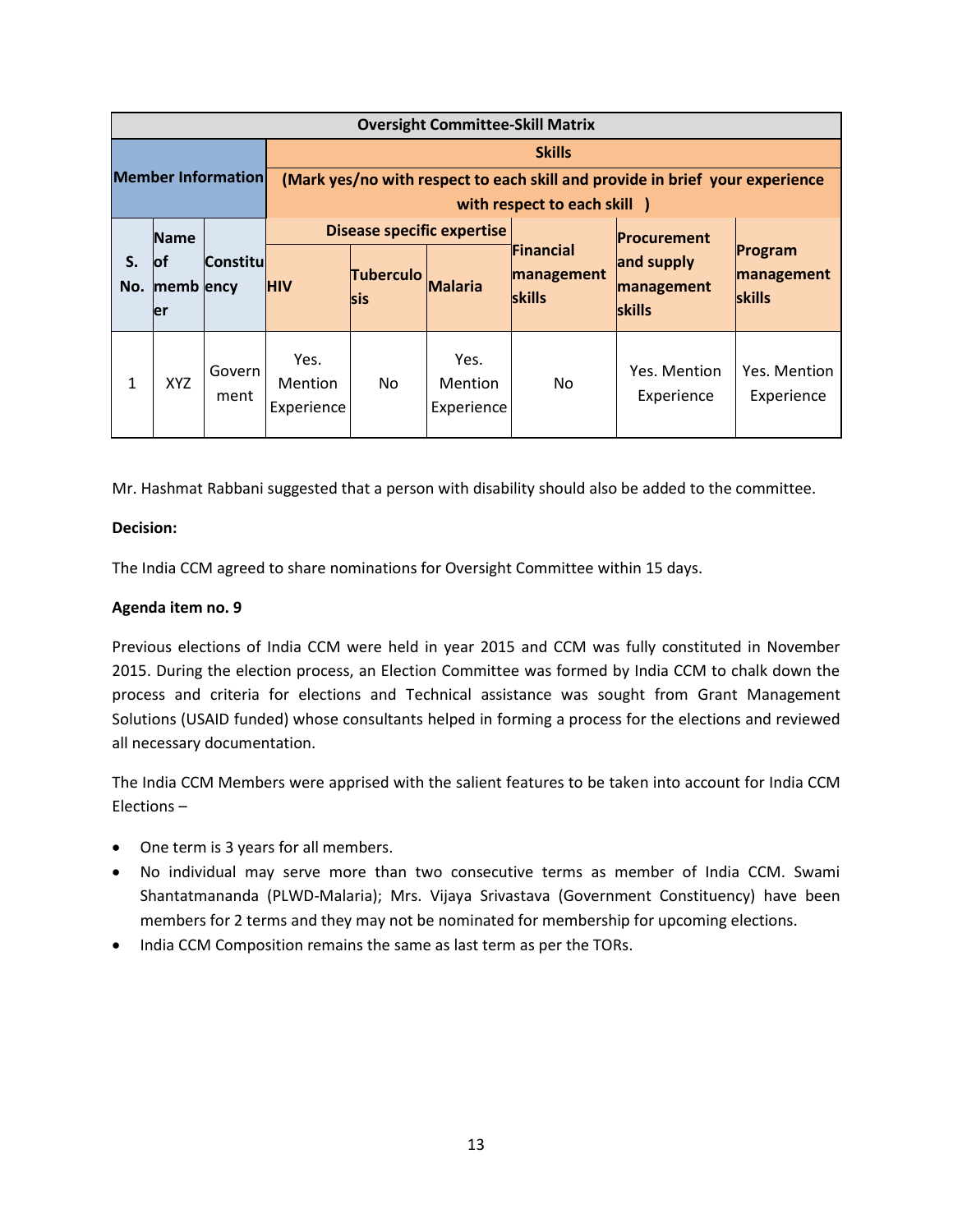| Constituency                               |                                                                | <b>Number of seats</b>                         |  |  |  |
|--------------------------------------------|----------------------------------------------------------------|------------------------------------------------|--|--|--|
|                                            | Ministry of Health and Family Welfare                          | 5                                              |  |  |  |
| Government                                 | <b>Other Union Ministries</b>                                  | $\mathbf{1}$                                   |  |  |  |
|                                            | Governments of States and Union Territories                    | 2                                              |  |  |  |
| Civil<br>society<br>organizations)         | NGO/CBO/faith-based<br>(including)<br>organizations            | 2 from HIV/AIDS<br>1 from TB<br>1 from Malaria |  |  |  |
| Key affected populations                   |                                                                | 3 (1 from each disease)                        |  |  |  |
| Malaria                                    | People living with or previously living with HIV/AIDS, TB, and | 3 (1 from each disease)                        |  |  |  |
| 2<br>Private sector                        |                                                                |                                                |  |  |  |
| Academic/educational/research institutions | $\overline{2}$                                                 |                                                |  |  |  |
| 2<br>Bilateral development partners        |                                                                |                                                |  |  |  |
| Multilateral development partners          |                                                                | 2                                              |  |  |  |

- The Selection procedure for each constituency may be as mentioned in India CCM TORs. The India-CCM members representing each sector/constituency shall be chosen by that sector and a transparent and documented process of (s)election must be adopted
- Every member except the Chair, India CCM and Member Secretary, India CCM will have an alternate member.
- An Election Committee may be constituted comprising of members of the India-CCM and nonmembers. Committee will define criteria for organizations to participate in the election through appropriate means of voting.
- India-CCM Secretariat will assist the constituencies with their elections to ensure that they are conducted in a transparent and documented process.
- The members were also informed that in case of complaints, whistle blowing, or any disputable situation, the India-CCM can withhold acceptance of a member until further resolution or ask for repeat selection process with different candidates. A thorough investigation would be conducted before rejecting a member.

Concurrence of India CCM Members was sought on requesting Technical assistance from The Global Fund for conducting elections of India CCM and support from development partners for facilitating India CCM Elections. India CCM was also requested for suggestions for members of an Election Committee.

# **Decision:**

UNAIDS extended its support to India CCM Secretariat for the elections of India CCM. Further, it was also decided that an Election Committee may be formed with approval of Secretary (HFW)/ Chair, India CCM.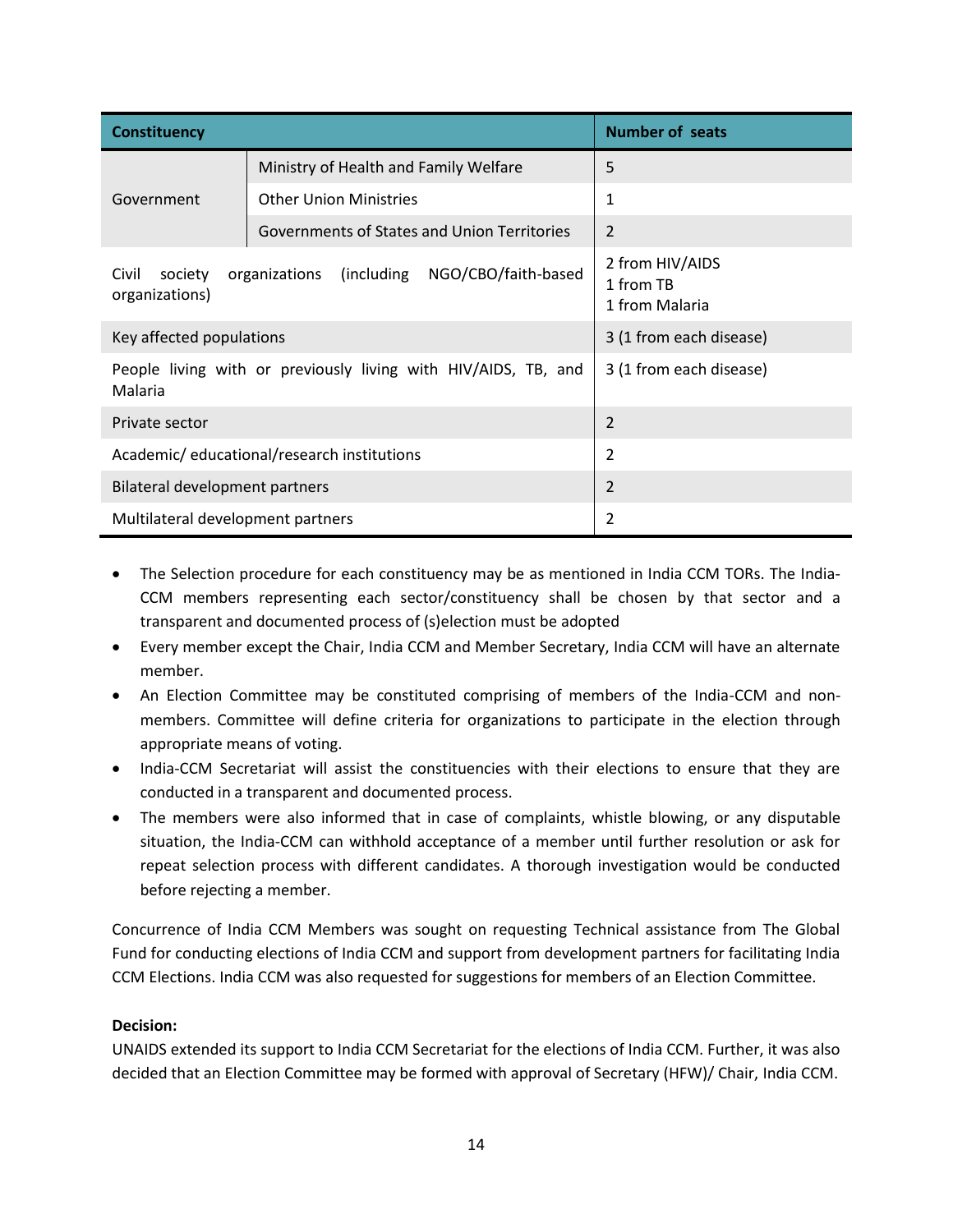#### **Agenda item no. 10**

A Risk and Assurance Matrix was shared by the Global Fund for suggestions of the India CCM Members. The same was presented by India CCM Focal Point during the meeting. The matrix has been placed at Annexure 2.

Dr. Timothy Holtz mentioned that apart from the risks to be addressed as per the matrix, the concern about procurement of viral load machines also must be raised. India CCM Focal Point apprised that the process of procurement of viral load machines is ongoing and vendor, Abott has provided assurance that 65 machines will be delivered in stipulated time.

Dr. Yatin Dholakia raised the issue of difference in the salary structure in Government structures and of their counterparts under Global Fund. He observed the same during an Oversight Committee visit to Mumbai. India CCM Focal Point mentioned that the issue will be shared with the programme divisions for their comments.

#### **Decision:**

It was decided that the matrix may be shared with Program Divisions and India CCM Members for their comments and the comments may be shared in 15 days time.

#### **Agenda item no. 6**

India CCM Focal Point apprised the India CCM Members that a complaint against MPNP+ was received in the month of June 2017 and a committee to ascertain the facts of the complaint was constituted. The committee visited Madhya Pradesh during the month of September 2017 and shared their report with the members during the previous India CCM Meeting  $(71<sup>st</sup>$  CCM Meeting) and over mail. The committee observed clear evidence in 3 allegations; procedural deviation in 6 allegations and no evidence in 4 allegations.

During the 71<sup>st</sup> India CCM Meeting, India CCM decided that the report of the visit may be shared with the concerned Principal Recipient who is responsible for supervision of its SRs. The SR should be sufficiently cautioned and the PR must submit its response to the report within 10 days of receiving it. Responses from MPNP+ and Plan India were received and subsequently shared with India CCM Members. Plan India assured of better monitoring of its SRs in future.

India CCM Focal Point also mentioned that in the last CCM Meeting, as per mitigation of conflict of interest, Ms. Sadhna Jadon and her accompanying translator, Mr. Firoz Khan were asked to recuse themselves from the discussion. However, due to recent arrangements, they were asked to stay in the meeting room and provide their comments at the end of the discussion.

India CCM Focal Point now invited Project Director, Plan International India, Ms. Rochana Mitra to explain the proceedings and the current status of SR selection and scenario of fund embezzlement by MPNP+.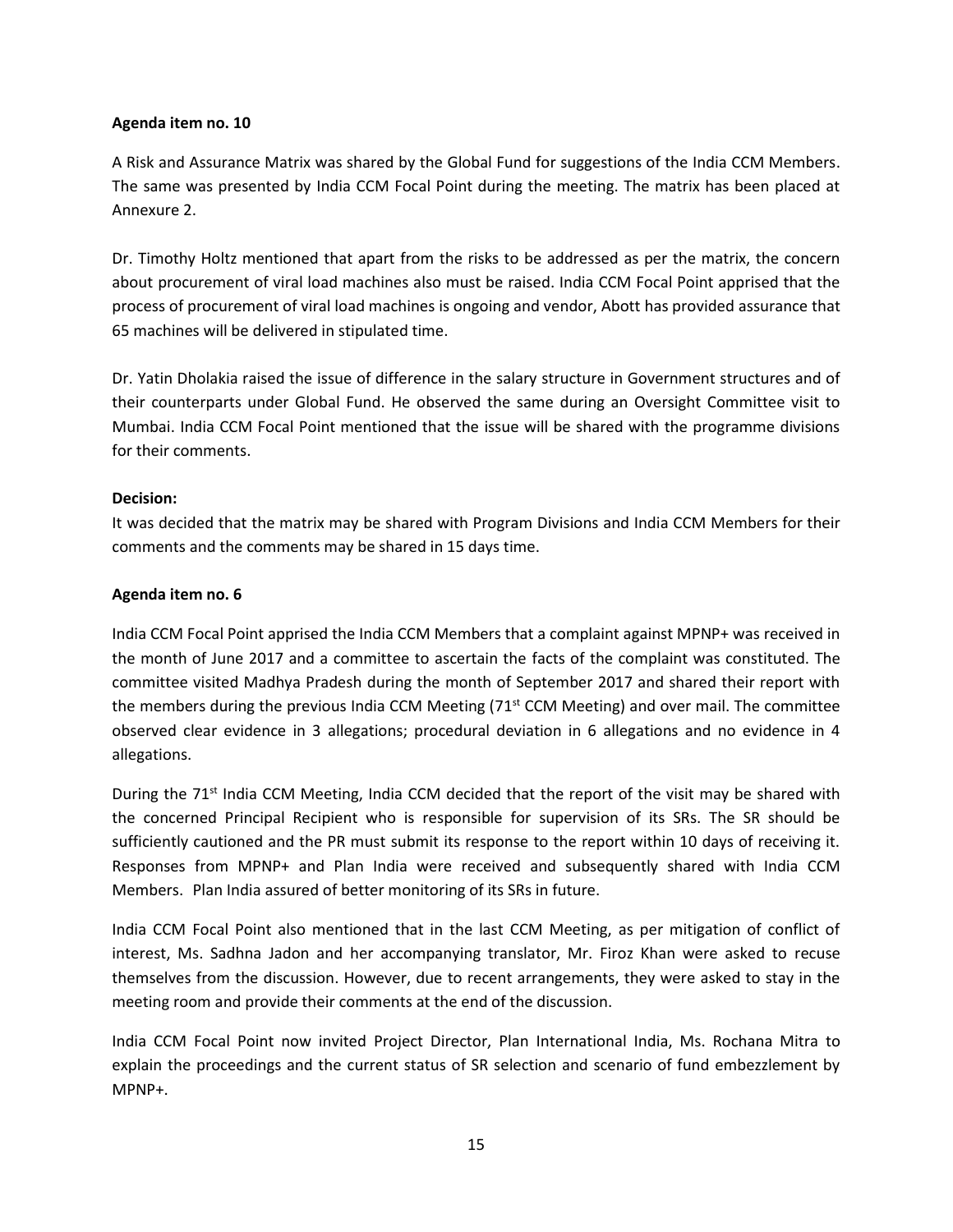Ms. Rochana Mitra apprised the CCM Members that as per the decision of India CCM, responses of the PR were shared in details.

- The PR conducted multiple meetings with MPNP+ to resolve the issue and asked the SR to get a support letter from MPSACS and NHM if they wish to continue in the next grant period. MPNP+ in turn asked Plan India to share a mail with them asking for requirement of a support letter.
- Further, Plan India received a letter from MPSACS requesting that a new SR may be appointed. In response to the letter from MPSACS, Plan India issued a RFP (Request for Proposal) to hire a new SR for Madhya Pradesh and also asked MPNP+ to apply for the same. MPNP+ was initially hesitant to apply.
- The process of recruitment of an SR at Madhya Pradesh was conducted by a third party to maintain a transparent and inclusive process of selection. 12 organisations applied of which MPNP+ was also an applicant. Of the applicants, three were ranked high as per the criteria laid down and one was selected - the organisation, Lepra.
- MPNP+ was informed on  $22^{nd}$  February 2018 that they will no longer be further continued in the program. On 23<sup>rd</sup> February, Plan India became aware of the fact that an amount of around Rupees 36 lakhs has been withdrawn from MPNP+ account and deposited in personal accounts of Mr. Rajpal Shekhavat, President (MPNP+) and Mr. Manoj Verma, Secretary (MPNP+) and they had then absconded.
- The PR tried to involve the MPNP+ Board concerning the matter. The Board was unaware of the misappropriation of funds by Mr. Rajpal Shekhavat and Mr. Manoj Verma. Plan India also involved other network partners like UPNP+ to find out the whereabouts of the concerned individuals.
- Ms. Rochna Mitra reiterated that in the interest of the positive people networks and not to flare the issue, the PR did not file a FIR. They sent multiple mails and called the concerned individuals multiple times. However they responded that the PR should stop the process of selection of a new partner, renew the position of MPNP+ as SR and the money will be refunded.
- Ms. Rochana Mitra also explained to the CCM Members why there was so much money in possession with MPNP+ at the moment. She explained that the PR found out later that neither the staff had been paid salaries and TA/DA for the month of December, nor the SR had performed various activities scheduled for December, due to which there were savings.
- The treasurer of MPNP+ called the Finance Person of Plan India on 20<sup>th</sup> March 2018 to Madhya Pradesh and assured that the money will be refunded, however no Board member turned up for the meeting.

AS (NACO) remarked that Plan India should have frozen the account of MPNP+ beforehand.

India CCM Focal Point requested Ms. Sadhna Jadon, PLHIV Member and District Officer at MPNP+ to provide her views as a member of the community. She mentioned that the community is trying to get in touch with the concerned individuals. However, she also mentioned that Mr. Rajpal Shekhavat had written many letters requesting to stop the process of new partner selection, and has taken such a step when there were no other means. Mr. Firoz also added that the whole community should not be blamed for what two people have done.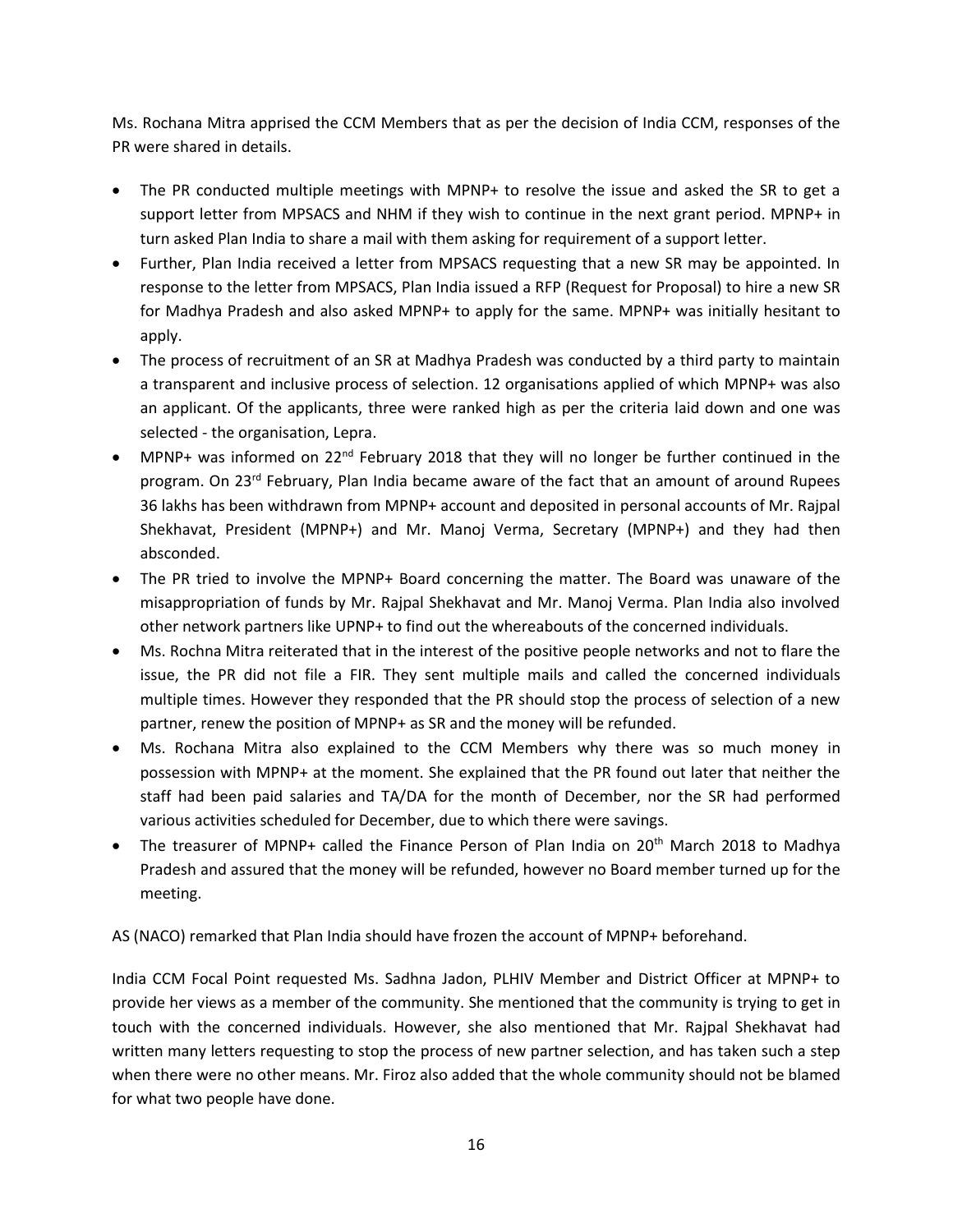Mr. Bilali Camara added that the Secretary and President of MPNP+ had access to the said money because they are a part of the community, so the community must take ownership for the act. He also said that UNAIDS supports the community, however the community should understand this matter as their issue.

The India CCM Focal Point mentioned that the PR now must try to recover the amount, should define deadlines for recovery of the amount and should inform the CCM the process of indemnification to Global Fund. He also cautioned the PR that this act may even affect their future in the GF Grant as the oversight process of the PR was faulty. He stated that the PR got to know about the issue on 23<sup>rd</sup> February; India CCM Focal Point received the news only on 20<sup>th</sup> March 2018 from National network members first and not from the PR. He inquired the reason for not informing the CCM/ NACO since 1 month.

Dr. Inder Prakash also inquired regarding the disciplinary action taken by the PR. Swami Satyaswarupananda also inquired why an FIR was not filed immediately after they received the confirmed news of embezzlement.

Plan India assured that they will try to get back the money by 15<sup>th</sup> April 2018. They will take disciplinary action as per their protocol, and if the PR does not receive money by 22<sup>nd</sup> March 2018, an FIR will be filed. The PR mentioned that they will start to follow the policy of maintaining a minimum balance for all SRs. The PR reiterated that they did not want to take legal action right away and thought that the issue will be solved with mutual discussion.

AS (Health) mentioned that for future, PRs should make guidelines that such issues do not occur. Mr. Rohit Sarin said that in future, if any incidence of small or big nature appears for the PR, there must be clear communication to the CCM.

Mr. Hashmat Rabbani mentioned that as soon as possible, the staff of MPNP+ should be paid their pending salaries to which the PR agreed.

# **Decision:**

The CCM decided that Plan India may file a FIR against the concerned individuals immediately and may regularly apprise the CCM Secretariat regarding the status of the matter and pursue this to its logical conclusion. At the same time, Plan India must return the money so lost to the grant account by 15<sup>th</sup> April 2018.

The meeting ended with a vote of thanks to and from Chair.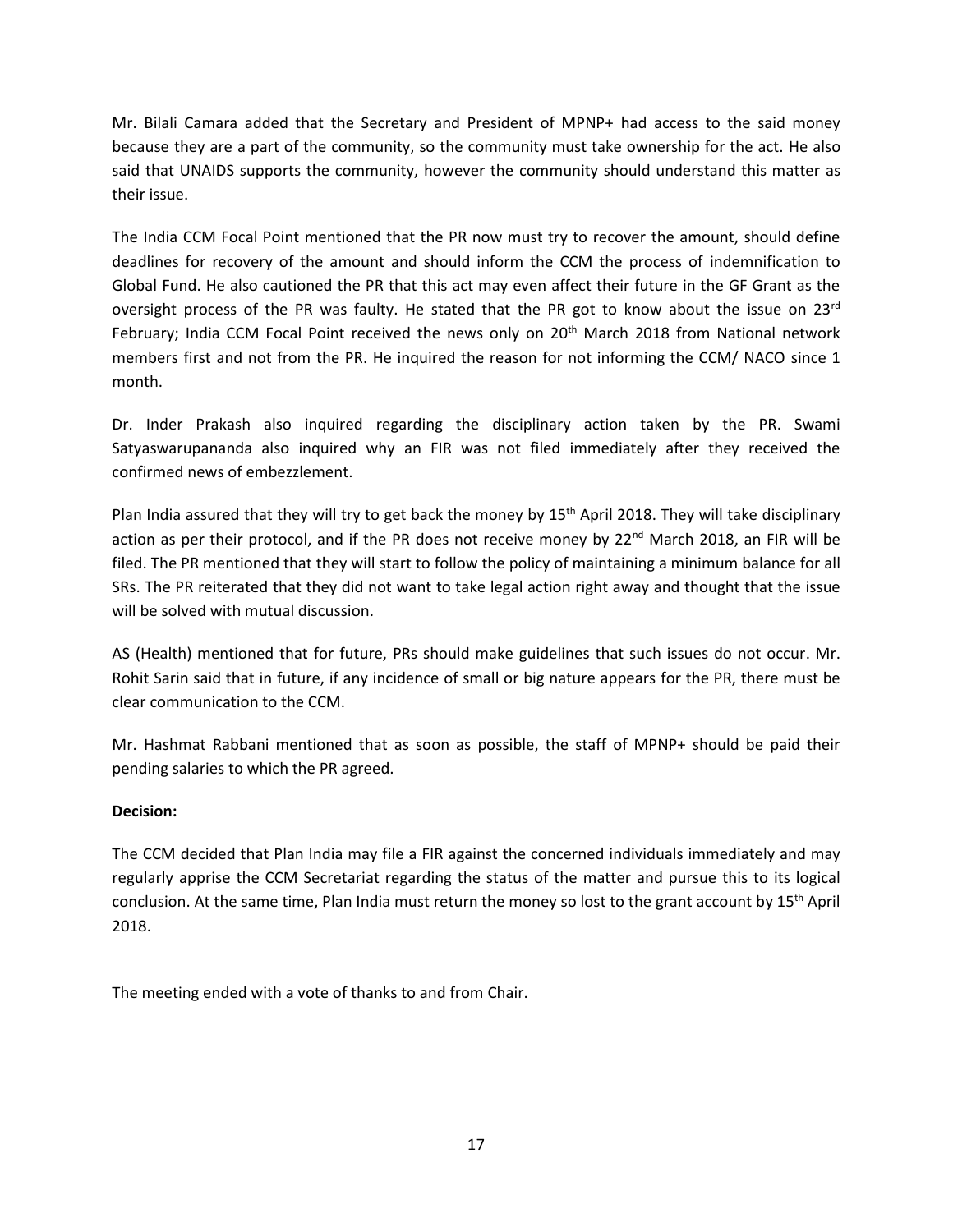# **List of Participants**

#### **CCM Members**

| Sl. No.        | <b>Name</b>          | <b>Designation/Organization</b>                      |
|----------------|----------------------|------------------------------------------------------|
| $\mathbf{1}$   | Smt. Preeti Sudan    | Secretary (HFW)/ Chair, I-CCM                        |
| $\overline{2}$ | Sh. Manoj Jhalani    | AS & MD (NHM) / Member Secretary, I-CCM              |
| 3              | Sh. Sanjeeva Kumar   | AS & DG, NACO                                        |
| 4              | Dr. B. D. Athani     | <b>DGHS</b>                                          |
| 5              | Dr. Rohit Sarin      | Director, NITRD                                      |
| 6              | Prof. Srilatha Juvva | Professor, TISS, Mumbai                              |
| $\overline{7}$ | Dr. Moromor Lego     | Director of Health Services, Arunachal Pradesh       |
| 8              | Dr. Bilali Camara    | <b>County Director, UNAIDS</b>                       |
| 9              | Mrs. Lakshmi         | CEO, Ashodaya Samithi, Karnataka                     |
| 10             | Md. Hashmat Rabbani  | Secretary, GSKVM, Jharkhand                          |
| 11             | Mr. Nikhilesh Maity  | Programme Officer, Vikas Bharti Bishunpur, Jharkhand |
| 12             | Ms. Sadhna Jadon     | PLWD HIV Representative                              |

# **Alternate Members**

| SI.No.        | <b>Name</b>             | <b>Designation/Organization</b>                          |
|---------------|-------------------------|----------------------------------------------------------|
| 1             | Ms. Vandana Jain        | JS, IFD                                                  |
| $\mathcal{P}$ | Dr. Inder Prakash       | Advisor (PH)                                             |
| 3             | Ms. Bandana Preyashi    | Director, DEA, Ministry of Finance                       |
| 4             | Dr. Timothy H.Holtz     | Director, CDC, Embassy of United State                   |
| 5             | Dr. Yatin Dholakia      | Sr. Clinical Consultant, Foundation for Medical Research |
| 6             | T. Mercy Annapoorni     | Rainbow TB Forum                                         |
| 7             | Fr. Mathew Abraham      | <b>DG-CHAI</b>                                           |
| 8             | Swami Satyaswarupananda | PLWD Malaria Representative, R.K.Misson                  |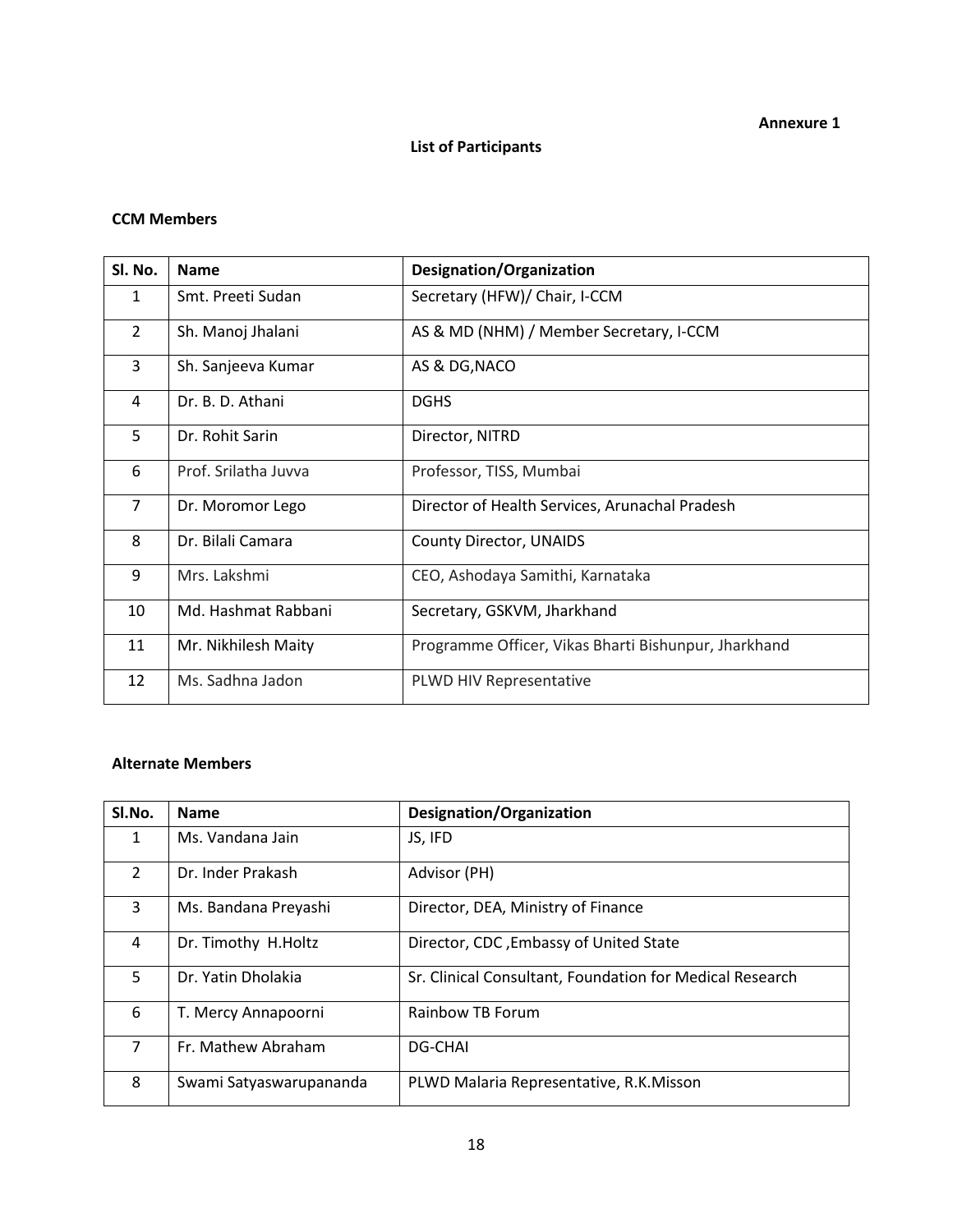# **Special Invitees**

| Sl. No.        | <b>Name</b>              | Designation/Organisation                         |  |  |  |
|----------------|--------------------------|--------------------------------------------------|--|--|--|
| 1              | Mr. Raman Sharma         | LFA Member, Dir.PWC                              |  |  |  |
| $\overline{2}$ | Sh. Alok Saxena          | JS, NACO                                         |  |  |  |
| 3              | Ms. Bharti Das           | CCA, MOHFW                                       |  |  |  |
| 4              | Dr. K. S. Sachdeva       | DDG/ I-CCM Focal Point                           |  |  |  |
| 5              | Dr. Sunil Khaparde       | DDG, TB                                          |  |  |  |
| 6              | Dr. P. K. Sen            | Director, NVBDCP                                 |  |  |  |
| $\overline{7}$ | Dr. V.S. Salhotra        | Addl.DDG, TB                                     |  |  |  |
| 8              | Dr. Neeraj Dhingra       | Addl. Director, NVBDCP                           |  |  |  |
| 9              | Sh. Sudeep Srivastava    | Director (Budget)                                |  |  |  |
| 10             | Dr. Ranjani Ramachandran | NPOTB/WHO India                                  |  |  |  |
| 11             | Dr. Rochna Mitra         | Project Director, Plan India                     |  |  |  |
| 12             | Mr. Ashok Kumar Seth     | Director Finance, Plan India                     |  |  |  |
| 13             | Mr. T. Baskar            | Senior Finance Mananger-Plan India               |  |  |  |
| 14             | Dr. Neha Gupta           | Consultant, NACO                                 |  |  |  |
| 15             | Mr. Veeraiah S.Hirenath  | WHO-CTD, Consultant-PDC                          |  |  |  |
| 16             | CA Vartika Singhal       | Consultant Finance, NVBDCP                       |  |  |  |
| 17             | Ms. Veena Kumra          | <b>Technical Consultant</b>                      |  |  |  |
| 18             | Mr. Amit Kumar           | Coordinator, AINSW (Translator for Mrs. Lakshmi) |  |  |  |
| 19             | Mr. Firoz Khan           | Translator for Ms. Sadhna Jadon                  |  |  |  |
| 20             | Dr. Benu Bhatia          | <b>I-CCM Programme Officer</b>                   |  |  |  |
| 21             | Ms. Veena Chauhan        | I-CCM Administrative Assistant                   |  |  |  |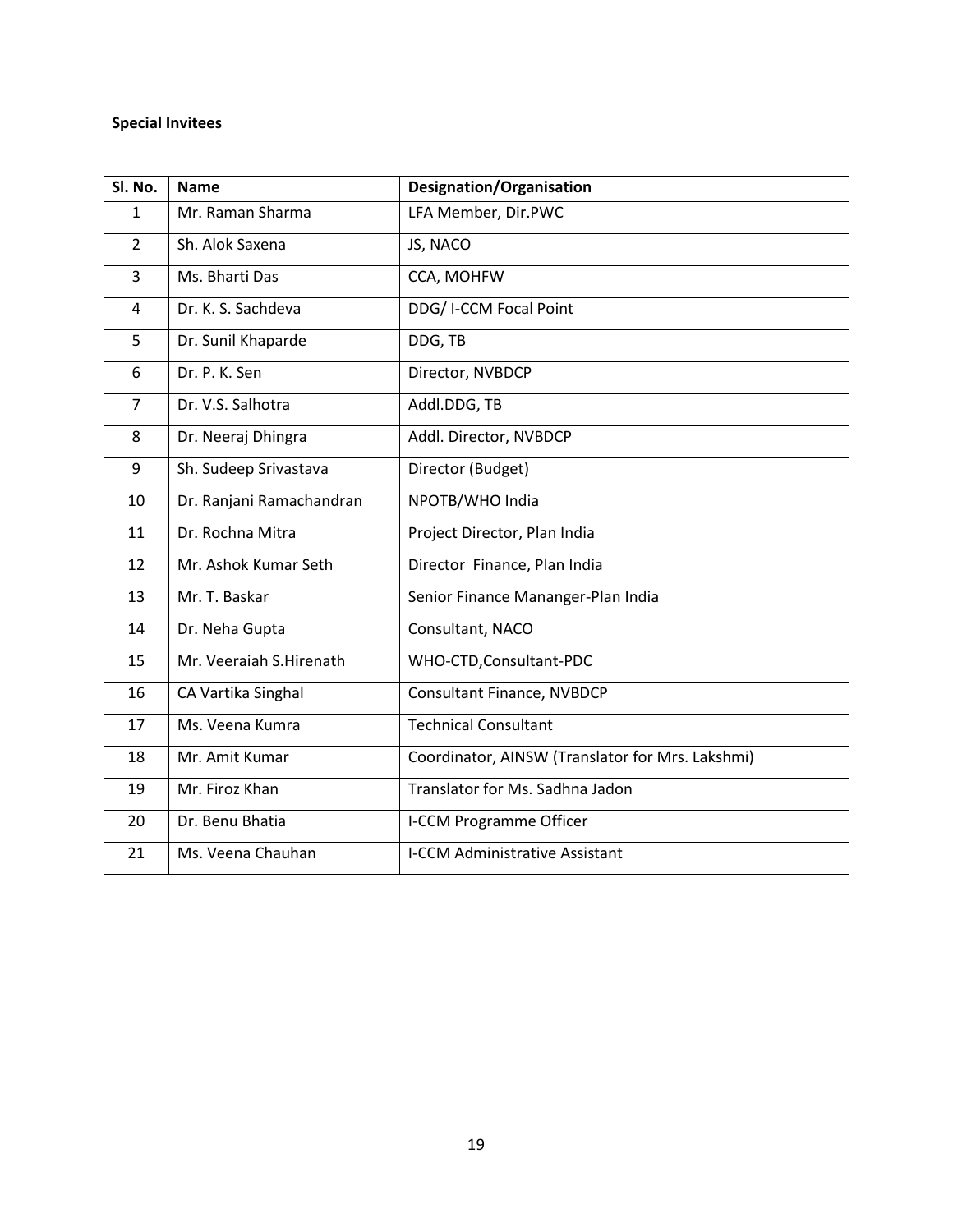|                                         |                                                                                                                                 |                                                                                                                                                                                                                                                                                                                                                                                                                                                                                                                                                                                                                                                                                                                                |                                                                                                                                                                                                                                                                                                                                                                                                                                                                                                                                                                                                                                                              |                          |                                      |                                                                                                                                                                                                                                                                                                                            | <b>Annexure-2</b>                |                                                                                                                                                                                                                                                                                                                     |                                      |                                  |
|-----------------------------------------|---------------------------------------------------------------------------------------------------------------------------------|--------------------------------------------------------------------------------------------------------------------------------------------------------------------------------------------------------------------------------------------------------------------------------------------------------------------------------------------------------------------------------------------------------------------------------------------------------------------------------------------------------------------------------------------------------------------------------------------------------------------------------------------------------------------------------------------------------------------------------|--------------------------------------------------------------------------------------------------------------------------------------------------------------------------------------------------------------------------------------------------------------------------------------------------------------------------------------------------------------------------------------------------------------------------------------------------------------------------------------------------------------------------------------------------------------------------------------------------------------------------------------------------------------|--------------------------|--------------------------------------|----------------------------------------------------------------------------------------------------------------------------------------------------------------------------------------------------------------------------------------------------------------------------------------------------------------------------|----------------------------------|---------------------------------------------------------------------------------------------------------------------------------------------------------------------------------------------------------------------------------------------------------------------------------------------------------------------|--------------------------------------|----------------------------------|
| <b>Risk</b><br>Category                 | <b>Risk</b>                                                                                                                     | <b>Root Cause</b>                                                                                                                                                                                                                                                                                                                                                                                                                                                                                                                                                                                                                                                                                                              | <b>Mitigating Actions</b>                                                                                                                                                                                                                                                                                                                                                                                                                                                                                                                                                                                                                                    | Actor                    | <b>Timeline for</b><br><b>Action</b> | <b>Rationale and Recommendations</b>                                                                                                                                                                                                                                                                                       | <b>Target Risk</b><br>$(1$ year) | <b>Assurance Activity</b>                                                                                                                                                                                                                                                                                           | <b>Responsibl</b><br>e Actor         | <b>Timeline for</b><br>assurance |
| and Performance<br>M&E<br>Programmatic, | 1. Delayed distribution<br>of LLINs to hard-to-<br>reach geographic<br>areas                                                    | There is no longer a civil society PR that solely focus<br>on targeted LLINs intervention for the population in<br>hard-to-reach areas.                                                                                                                                                                                                                                                                                                                                                                                                                                                                                                                                                                                        | Subcontract state-level SRs to distribute LLINs locally.                                                                                                                                                                                                                                                                                                                                                                                                                                                                                                                                                                                                     | PR                       | June 2018                            | Important to continue to have<br>LLINs coverage in the hard-to-<br>reach areas. The proposed<br>direct contract of civil society<br>SRs, by NVBDCP is anticipated<br>to be more efficient and<br>streamlinedimplementation as<br>opposed to having a civil society<br>PRs to manage 2 civil society<br>SRs in 5 districts. | Medium                           | Close monitoring of NVBDCP's<br>contract/service procurement<br>process.                                                                                                                                                                                                                                            | LFA/CT                               | First 6 months                   |
|                                         | 2. Delayed<br>implementation of<br>HMIS tool/ DHIS2                                                                             | Issuance of contract and procurement of service to<br>technical consultants.                                                                                                                                                                                                                                                                                                                                                                                                                                                                                                                                                                                                                                                   | Close monitoring of HMIS/DHIS pilot project.<br>Detailed<br>costed implementation plan to be requested from the<br>NVBDCP.                                                                                                                                                                                                                                                                                                                                                                                                                                                                                                                                   | CT, PR and<br><b>WHO</b> | December<br>2018                     | This is one of the two TRP<br>recommendations. It aligns with<br>strengthening of surveillance<br>and reporting.                                                                                                                                                                                                           | Medium                           | Secretariat to regularly monitor<br>implementation of pilot by<br>NVBDCP as well as NVBDCP<br>development of detailed costed<br>implementation plan.                                                                                                                                                                | CT/LFA                               | 18 months                        |
|                                         | 3. Inadequate Program<br>Quality and<br>Efficiency                                                                              | Data quality, especially related to PLHIV "lost to follow<br>up", is generally weak. PLHIV on ARV do not have<br>unique patient IDs and the patient management<br>system is not fully automated. When a patient stops<br>going to a facility, it is not easily known whether they<br>have died, moved to another facility or simply stopped<br>taking medicines. Patient registers are not fully<br>reliable.                                                                                                                                                                                                                                                                                                                  | The national HIV program plans to introduce unique patient<br>IDs, which will facilitate the tracking of patients along the<br>continuum of care. WJCF will be the PR implementing the<br>roll out of an integrated case-based system to capture the<br>spectrum of prevention to treatment services. The India<br>Country Team will closely monitor this process and will be<br>available to discuss bottlenecks and support implementation.                                                                                                                                                                                                                | NACO, CT                 | Continuous                           | Improvement of data quality and<br>case-based reporting of HIV cases<br>and continuum of services                                                                                                                                                                                                                          | Medium to<br>high                | Close monitoring of system<br>assessment by WJCF in collaboration<br>with NACO.<br>Independent verification of<br>functionality of system by LFA public<br>health specialists                                                                                                                                       | PRs<br><b>LFA</b>                    | Ongoing                          |
|                                         | 4. High level of<br>dependability of<br>Private sector<br>response on timely<br>availability of<br>diagnostic and<br>treatment. | Gol has committed to ensure provision of diagnostic,<br>treatment and enabler support to the patients from the<br>private sector. Therefore, success of the private sector<br>response is dependent on:<br>a) Strong coordination mechanism among Central<br>TB Division, state TB programs, PRs<br>responsible for the private sector response, and<br>the PR responsible for Active Case Finding;<br>Uninterrupted supply of diagnostics and drugs to<br>b)<br>all patients, including those from the private<br>sector.                                                                                                                                                                                                     | Mitigation through:<br>a) Establishment of coordination mechanism that ensures<br>the needs and requirements are communicated on time<br>to avoid shortage of supplies;<br>b) Strengthened linkages between<br>private sector,<br>community and national system;<br>coordinated, high-level advocacy for<br>expedited<br>C)<br>approvals for procurements;<br>initiation of procurement processes well in advance to<br>d)<br>cater for long approval processes within government.                                                                                                                                                                           | CT, PRs,<br>LFA,         | Continuous                           | This is one of the major highlights<br>of the India TB portfolio as India<br>contributes to a significant<br>proportion of missing TB cases<br>globally.                                                                                                                                                                   | Medium to<br>high                | Ongoing engagement with JEET<br>partners (3 civil society PRs)                                                                                                                                                                                                                                                      | PRs / CT                             | Ongoing                          |
| Fiduciary<br>$\infty$<br>Financial      | 5. Inefficient Flow of<br><b>Funds Arrangements</b>                                                                             | Delayed fund absorption due to:<br>a) Lengthy government process on Health<br>products procurement decisions<br>b) Decreasing prices of medicines and health<br>commodities, which constitute a major share of<br>the program budget;<br>c) Delays in flow of funds from Central to State and<br>District level due to internal government<br>processes and mechanisms, impacting the GF<br>grant as well which is fully integrated in the<br>national budget and treasury system.<br>d) NGO budgets focused on HR and TRC with<br>high proportion of implementation happening at<br>SR and SSR level<br>e) Three new PRs (JEET) with potentially slow<br>start due to recruitment and on-boarding of a<br>large number of SRs | Mitigation through:<br>a) coordinated, high-level advocacy for<br>expedited<br>approvals for procurements;<br>b) initiation of procurement processes well in advance to<br>cater for long approval processes within government;<br>c) Where feasible, have one tender process covering the<br>entire implementation period;<br>d) outsourcing of the procurement of SLDs and GenXpert<br>machines/ cartridges through GDF<br>outsourcing of the LLIN procurement through PPM;<br>proactive engagement with PR to advocate for<br>reprogramming of savings periodically;                                                                                      | CT, PRs,<br>LFA, PSAs    | Continuous                           | Timely absorption is critical for the<br>programs to ensure optimal use of<br>allocation resources                                                                                                                                                                                                                         | Medium                           | a) semi-annual tracking of<br>absorption through PU/PUDR<br>reports<br>b) quarterly tracking of<br>procurement orders/completion,<br>etc                                                                                                                                                                            | LFA/CT                               | Semi-annual/<br>quarterly        |
|                                         | 6. Poor Accounting and<br><b>Financial Reporting</b>                                                                            | Compromised timeliness and accuracy of financial<br>data with impact on decision-making. This is due to the<br>size of the country and the capability to capture data<br>adequately at all levels; low system integration across<br>various levels of the country (central -state-district)<br>and manual reporting process; collection of data from<br>wide range of sub-implementers;                                                                                                                                                                                                                                                                                                                                        | a) On-going work on PFMS roll-out within the National TB<br>and Malaria Program; this is the Gol IFMIS solution to<br>capture both fund flows and accounting across central-state-<br>district level; roll-out is currently happening with support from<br>the existing grant and re-training/ on the job TA will continue<br>in the new IP.<br>b) NACO's SR level has a computerized system for<br>expenditure reporting, while at PR level data is compiled<br>manually. Pilot work on PFMS roll-out in selected SACS has<br>been initiated by the Government of India and once the<br>evidence is generated, NACO will be rolling this out<br>nationwide. | CT, PRs                  | 31 December<br>2018                  | System integration across<br>implementation levels is critical for<br>ensuring accuracy and timeliness of<br>financial data with impact on<br>decision making                                                                                                                                                              | Medium                           | Periodic update on training schedules<br>and training completion; system usage<br>and reporting                                                                                                                                                                                                                     | CT/LFA                               | Quarterly                        |
|                                         | 7. Inadequate Internal<br>Controls                                                                                              | For NGO grants relatively low visibility on large<br>a)<br>share of the grants since significant part of the<br>implementation happens at SR level and across<br>multiple entities with vast geographic spread;<br>For the 3 JEET entities steep learning curve for grant<br>b)<br>control, accountability and oversight as these are new<br>PRs (though FIND is existing SR), for which capacity<br>has been largely evaluated against existing affiliated<br>structures and policies of their INGO counterparts/<br>headquarters.                                                                                                                                                                                            | Work on strengthening the internal controls of<br>implementers with improved PR-SR oversight, capacity<br>building and assurance mechanisms;<br>b)<br>Close monitoring and targeted reviews at the start of<br>the grant to ensure that capacity and internal control<br>from the affiliated structures is transferred and/or built<br>as appropriate.<br>The cash transfers will be executed through above<br>mentioned PFMS system with direct link to patient<br>accounts; detailed SoPs with verification protocol and<br>internal control for ensuring that awarded payments                                                                            | CT, PRs,<br>LFA          | Continuous                           | Strong internal controls are key for<br>ensuring effectiveness of<br>investment                                                                                                                                                                                                                                            | Medium                           | a) Periodic FMS reviews at SR level;<br>annual external audit reports<br>b) Targeted review of JEET entities 6-<br>month post implementation to ensure<br>adequate staffing and capacity as<br>planned<br>c) Review of the detailed SoPs as well<br>as sampled verification of executed<br>cash transfers before GF | LFA/<br>external<br>auditors /<br>CT | Annual                           |